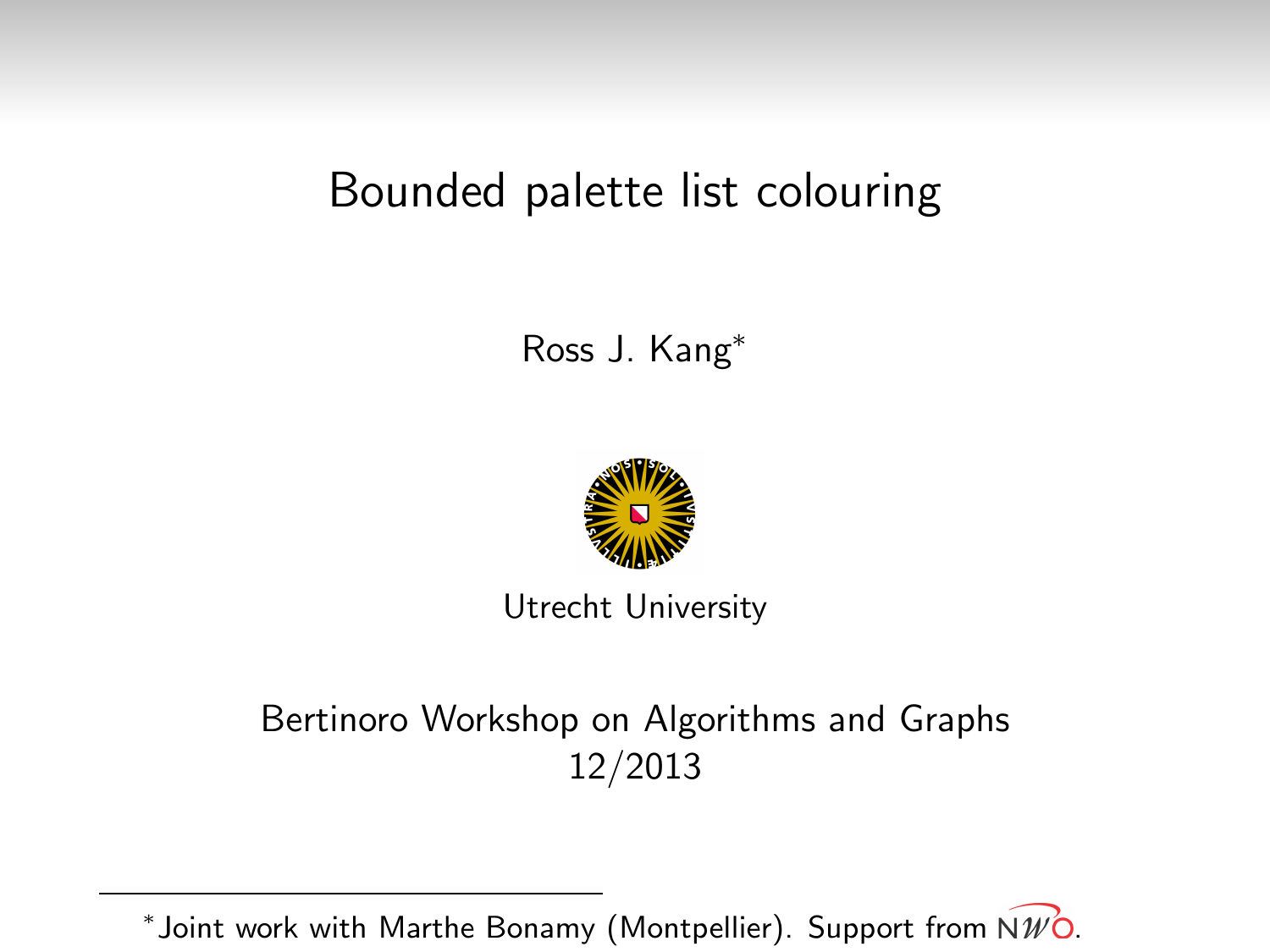# List colouring

A classic notion in graph theory from 1970's.

Aim is to properly colour vertices from individual lists.

Lists chosen by adversary subject to uniform minimum list size.

The optimal minimum so we can always colour is the choosability, or list chromatic number or choice number, denoted  $ch(\cdot)$ .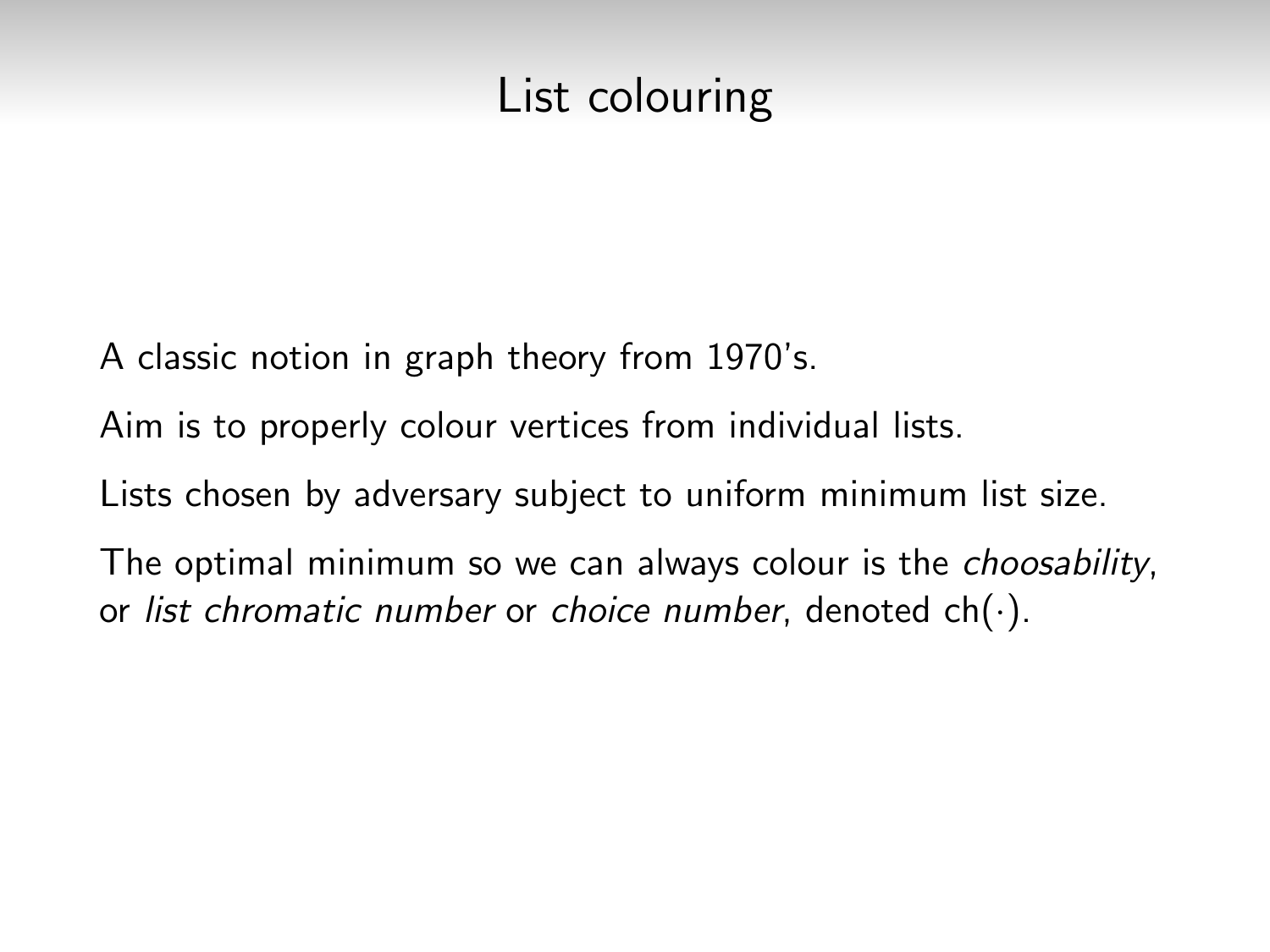### List colouring examples

The standard example,  $ch(K_{3,3}) > 2(=\chi(K_{3,3}))$ :



More generally, ch( $K_{n,n}$ ) ~ log<sub>2</sub> n as  $n \to \infty$ .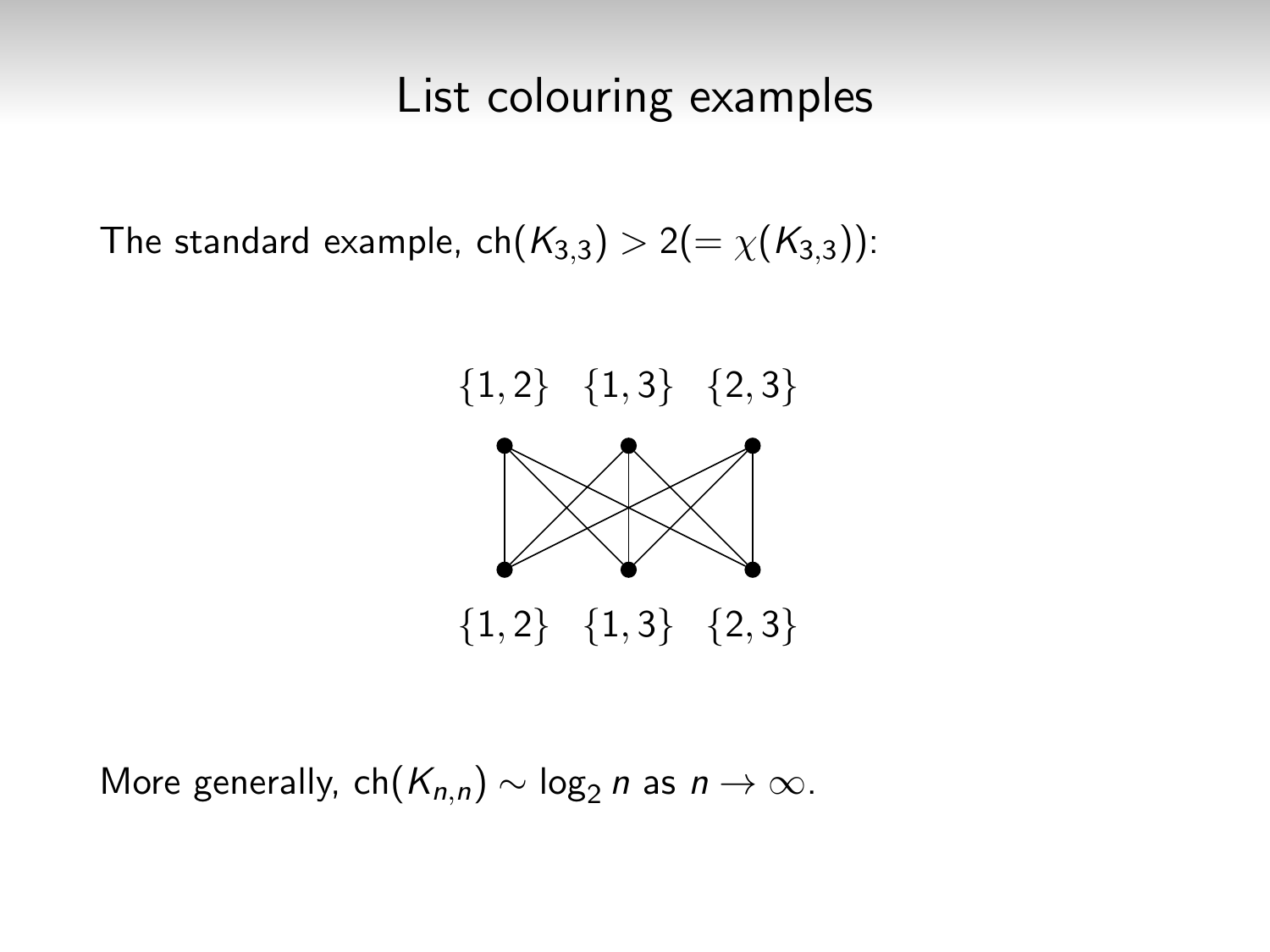#### List colouring examples

Another standard example,  $ch(K_{2,4}) > 2(=\chi(K_{2,4}))$ :



More generally,  $\mathsf{ch}(K_{n,n^n}) \geq n+1$  for all n.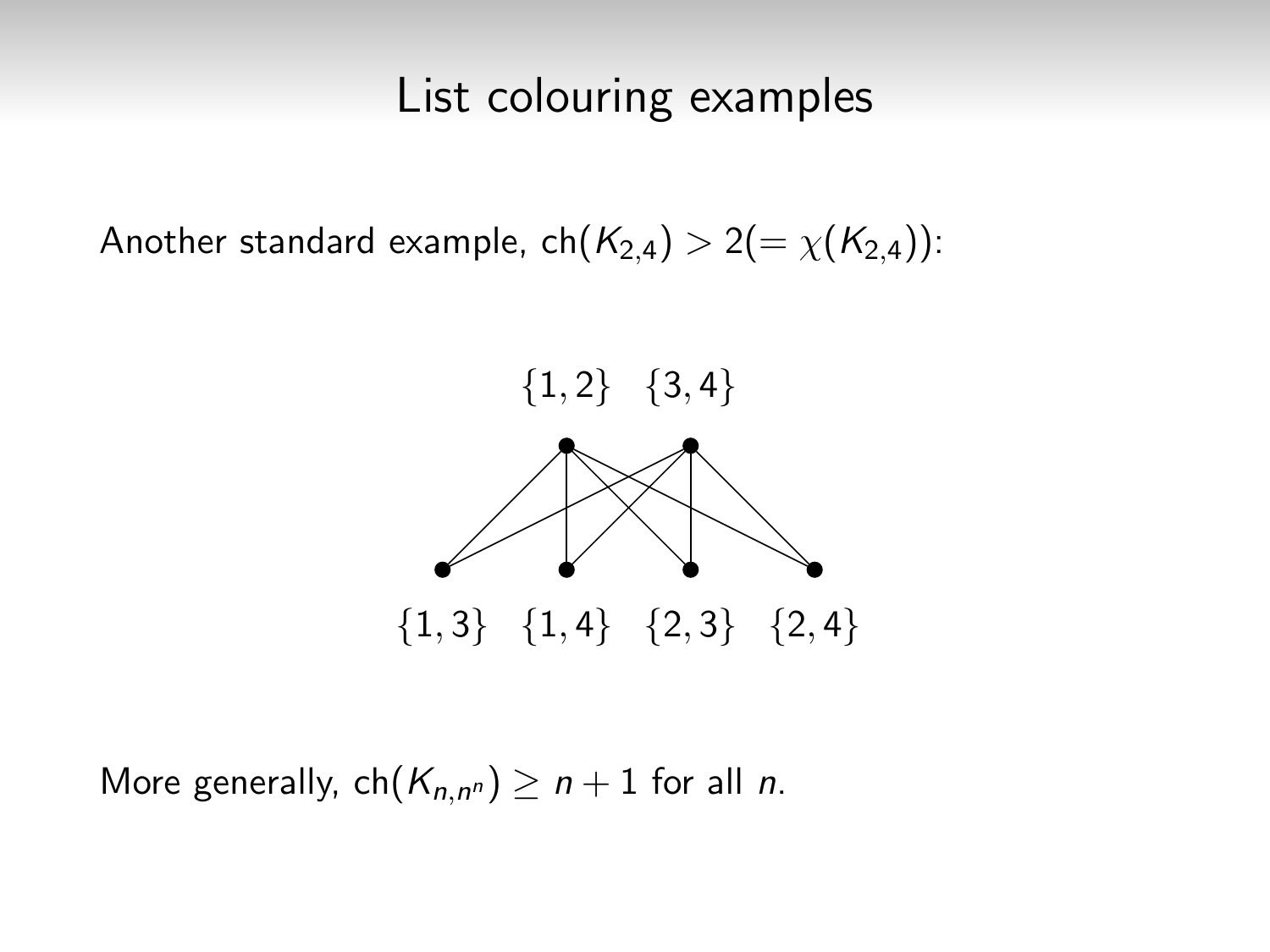#### Bounded palette

What if adversary's ground set of colours pre-determined? We call this the *palette* and denote it  $[s] = \{1, \ldots, s\}.$ How much easier is it be to list colour?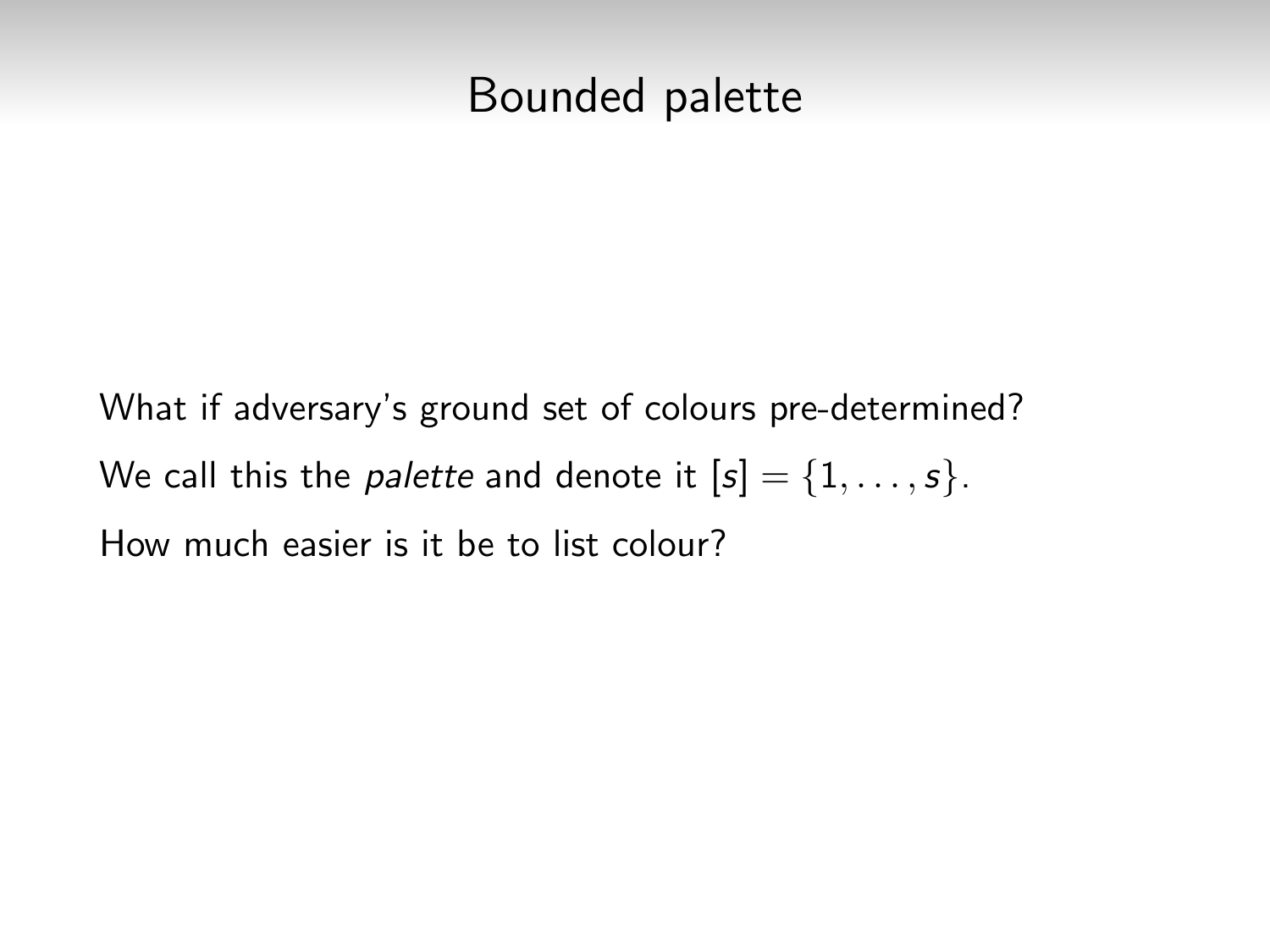$G = (V, E)$  is a simple undirected graph.

 $[s] = \{1, \ldots, s\}$  is the *palette*.

Any  $L: V \rightarrow \binom{[s]}{k}$  $\binom{s}{k}$  is a  $(k, s)$ -list-assignment of G.

 $\forall L, c: V \rightarrow [s]$  is an L-colouring if  $c(v) \in L(v)$   $\forall v \in V$ .

G is  $(k, s)$ -choosable if for any such L there is a proper L-colouring.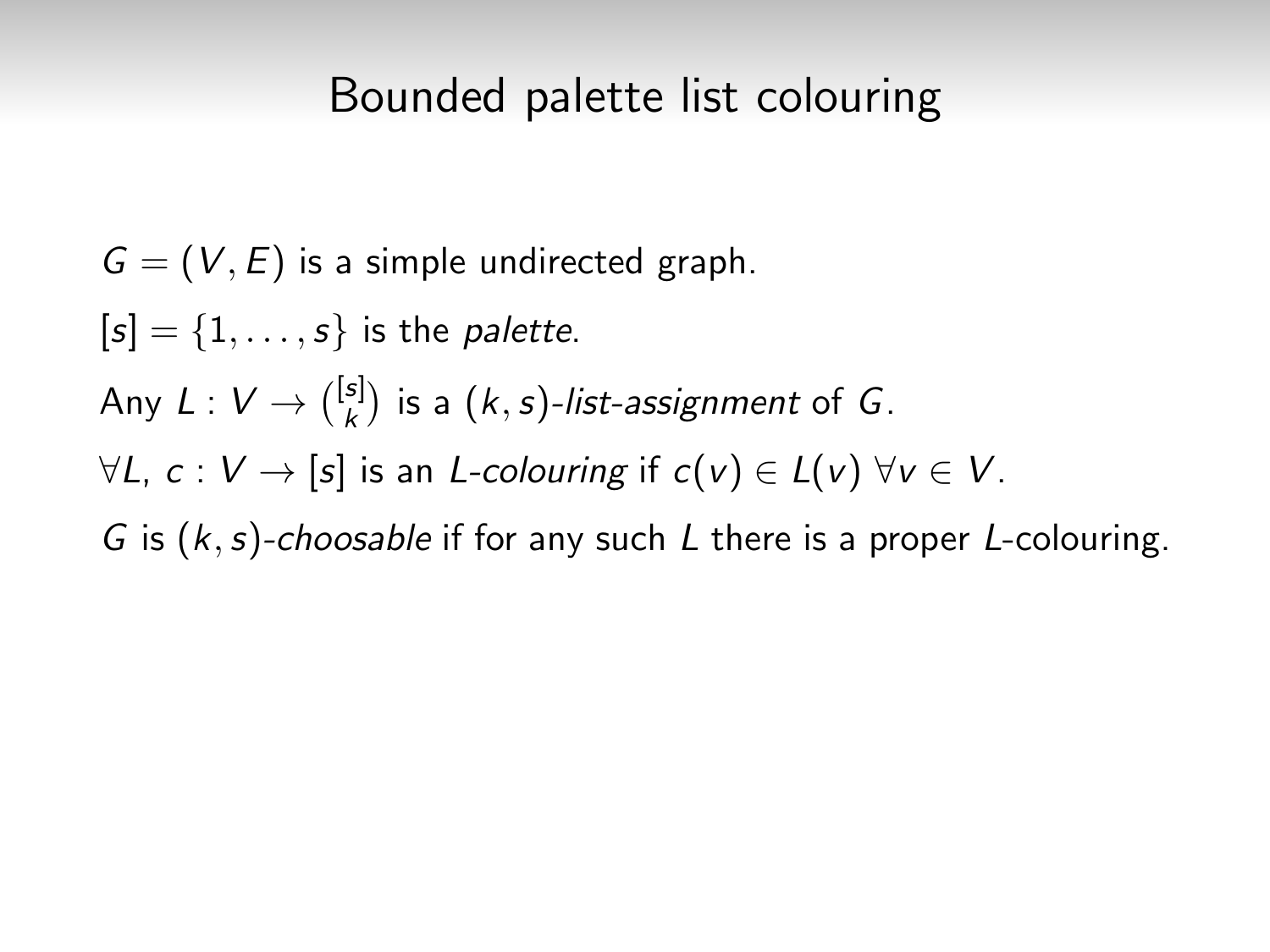$$
G = (V, E)
$$
 is a simple undirected graph.

 $[s] = \{1, \ldots, s\}$  is the *palette*.

Any  $L: V \rightarrow \binom{[s]}{k}$  $\binom{s}{k}$  is a  $(k, s)$ -list-assignment of G.

 $\forall L, c: V \rightarrow [s]$  is an L-colouring if  $c(v) \in L(v)$   $\forall v \in V$ .

G is  $(k, s)$ -choosable if for any such L there is a proper L-colouring.

- G is k-choosable iff it is  $(k, s)$ -choosable for every  $s \geq k$ .  $ch(G)$  is the least such k.
- G is k-colourable iff it is  $(k, k)$ -choosable.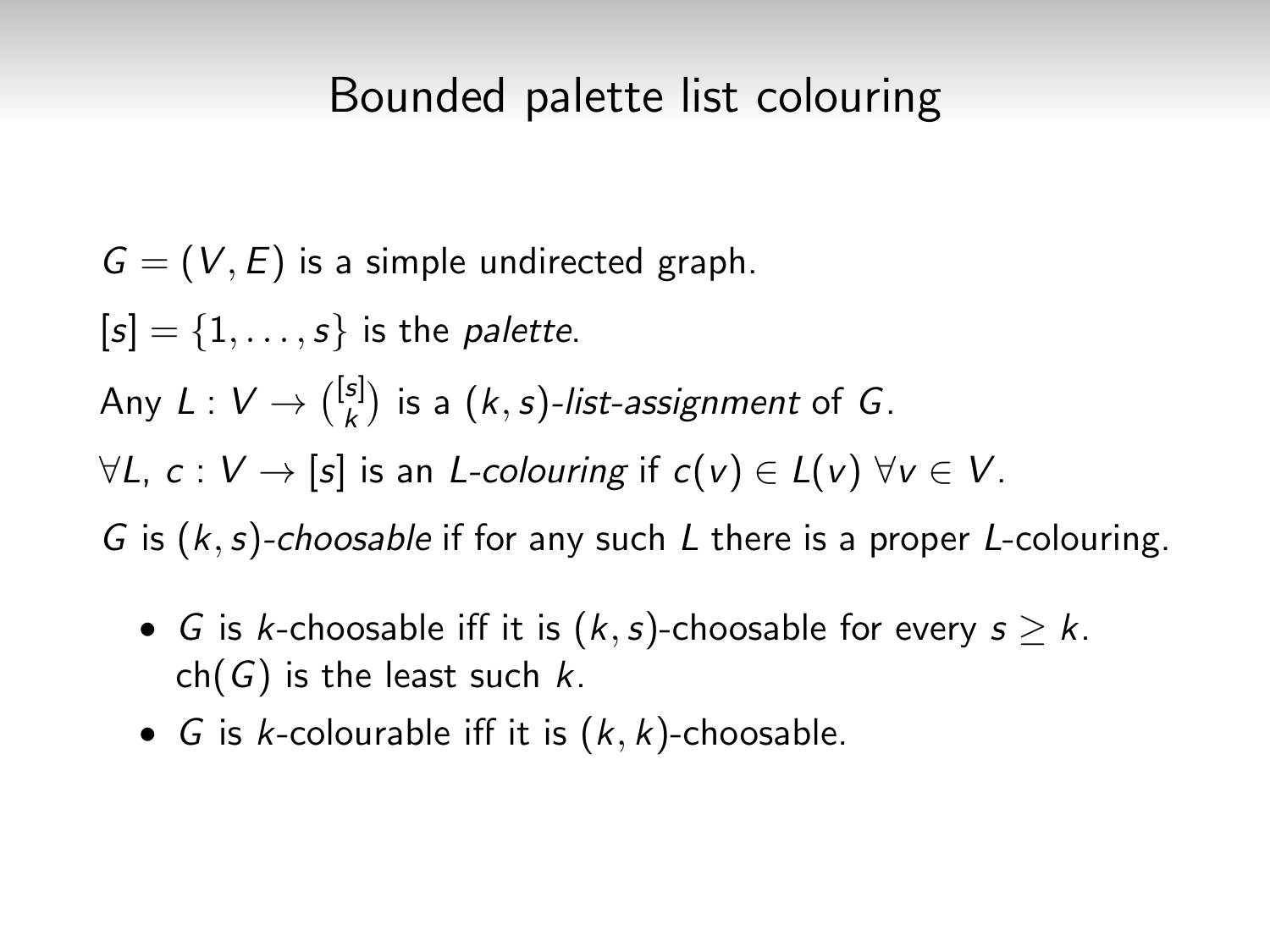$K_{3,3}$  is not  $(2,3)$ -choosable.

 ${1, 2}$   ${1, 3}$   ${2, 3}$ 



 ${1, 2}$   ${1, 3}$   ${2, 3}$ 

 $K_{2,4}$  is not  $(2,4)$ -choosable.

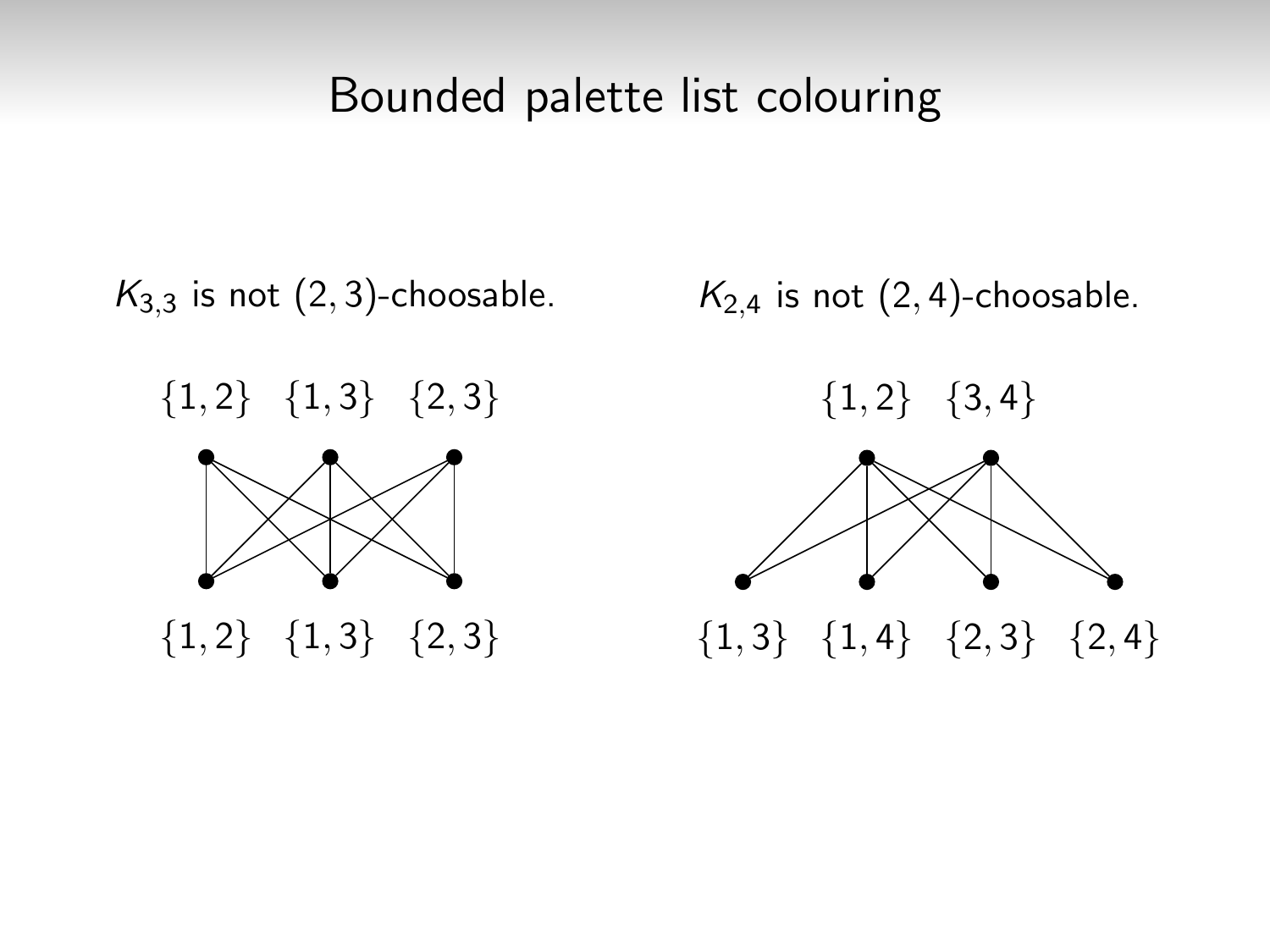## TCS'overflow' question

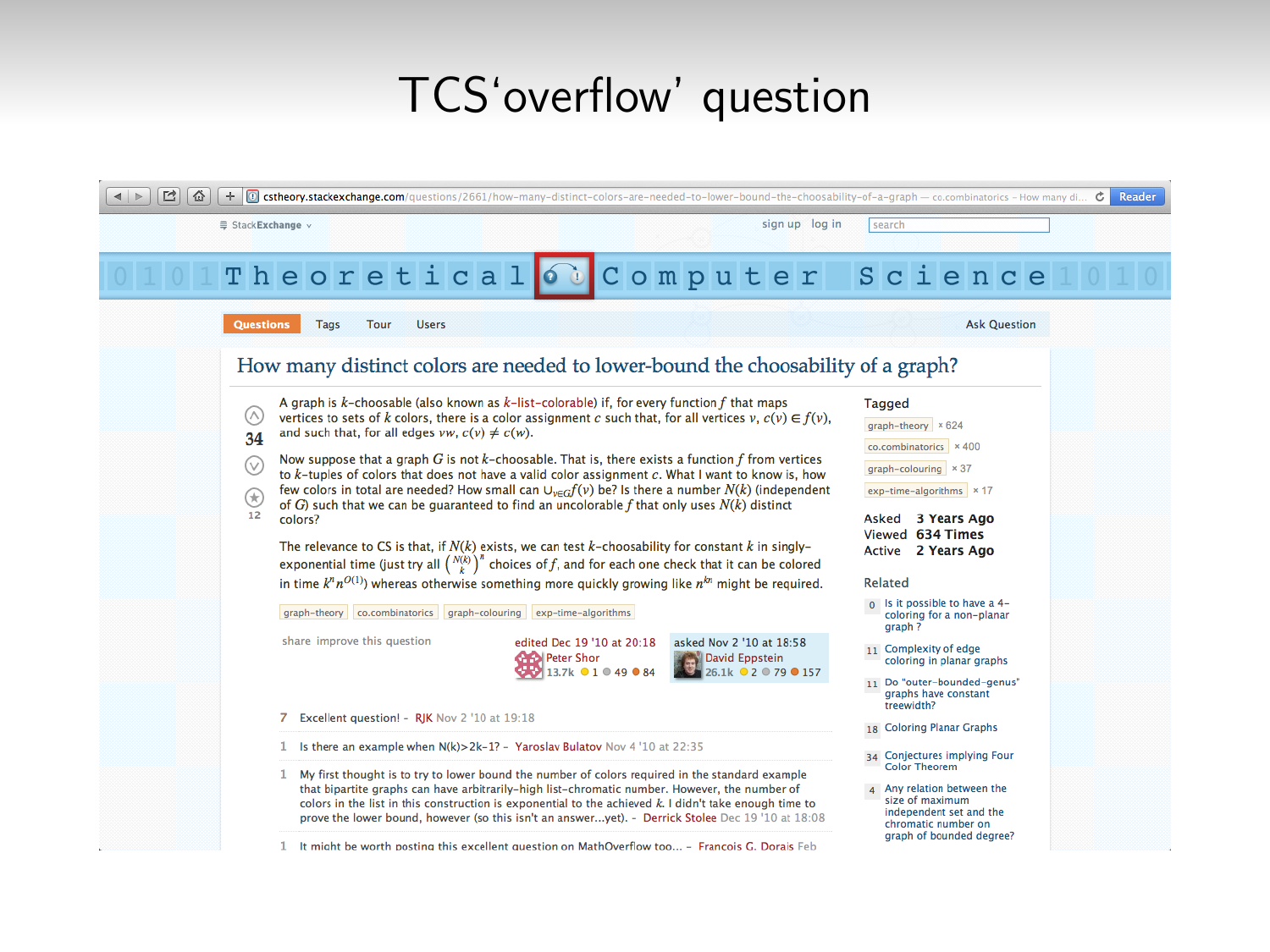### TCS'overflow' question

Question (Eppstein, November 2010, TCS'overflow')

For any k, is there some  $s_k > k$  such that, if G is  $(k, s_k)$ -choosable, then it is k-choosable?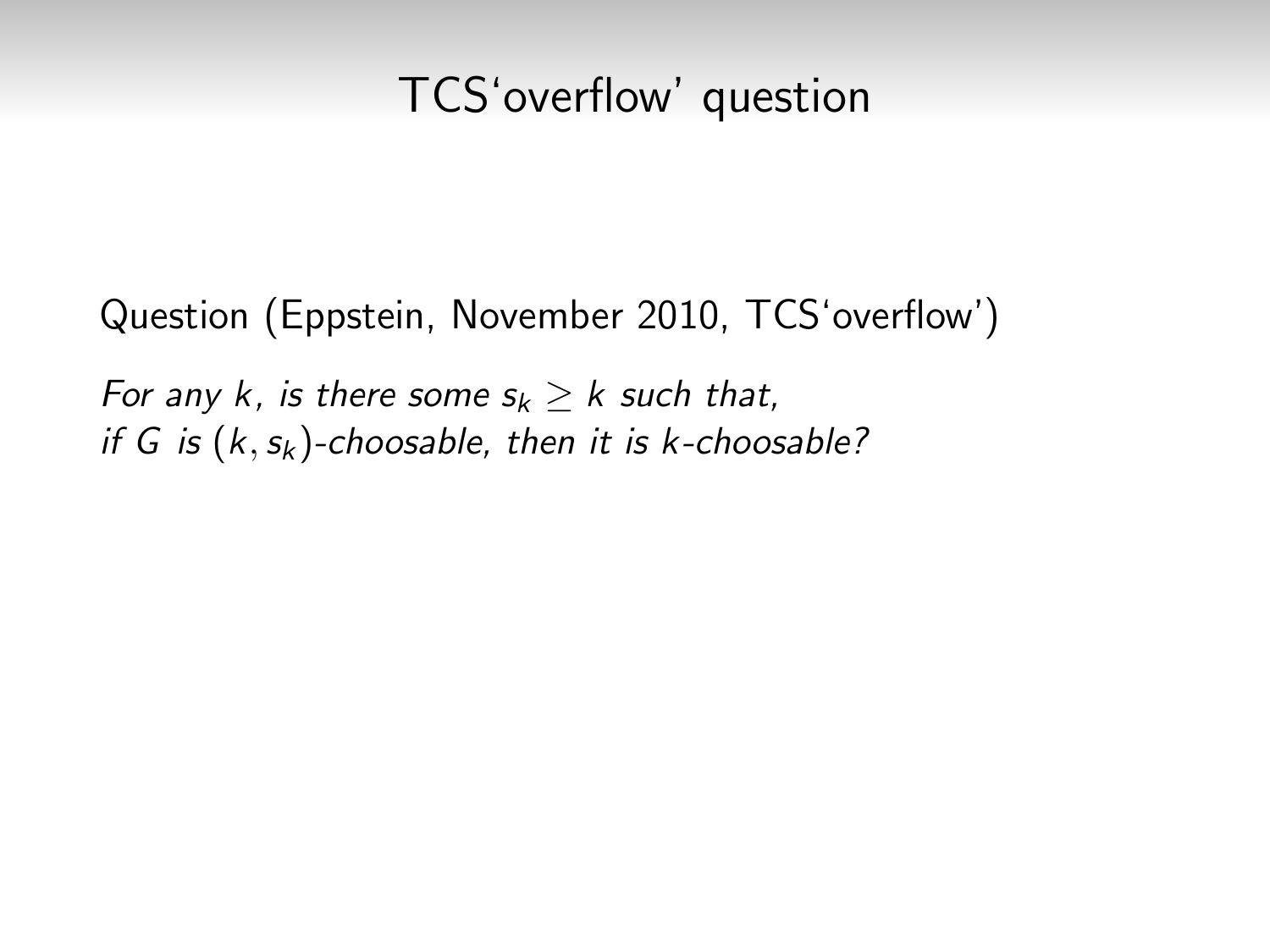## TCS'overflow' question

Question (Eppstein, November 2010, TCS'overflow')

For any k, is there some  $s_k > k$  such that, if G is  $(k, s_k)$ -choosable, then it is k-choosable?

In words, is there  $s_k > k$  (independent of the graph) such that k-choosability is guaranteed by just checking palettes of size  $s_k$ ?

Motivation: a positive answer guarantees a singly-exponential algorithm for *k*-CHOOSABILITY, a  $\Pi_2^P$ -complete problem.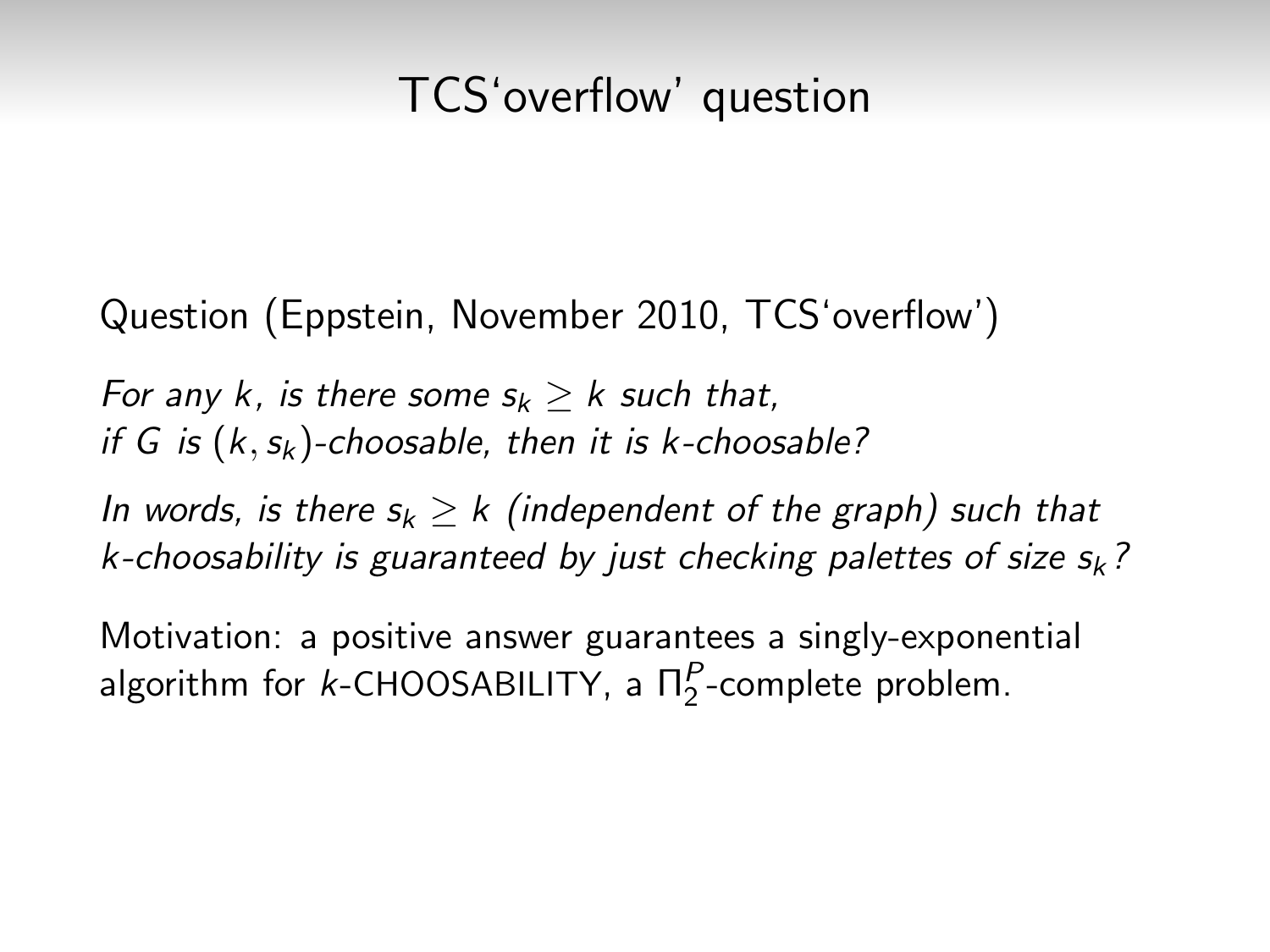## TCS'overflow' answer

| 1 Answer                                                                                                                                                                                                                                                                                                                                                                                                                                                                                                                                                                                                                                                                                  | 18 Coloring Planar Graphs<br>active<br>oldest<br>votes<br>34 Conjectures implying Four                                                                                                                                                                                                                                                                                                                                                                                                                                                                                                                                                                                                                                                                                                                                                                   |
|-------------------------------------------------------------------------------------------------------------------------------------------------------------------------------------------------------------------------------------------------------------------------------------------------------------------------------------------------------------------------------------------------------------------------------------------------------------------------------------------------------------------------------------------------------------------------------------------------------------------------------------------------------------------------------------------|----------------------------------------------------------------------------------------------------------------------------------------------------------------------------------------------------------------------------------------------------------------------------------------------------------------------------------------------------------------------------------------------------------------------------------------------------------------------------------------------------------------------------------------------------------------------------------------------------------------------------------------------------------------------------------------------------------------------------------------------------------------------------------------------------------------------------------------------------------|
| Daniel Král and Jiří Sgall answered your question to the negative. From the abstract of their<br>$(\wedge)$<br>paper:<br>15<br>⊛<br>graph G that is $(k, \ell')$ -choosable but not $(k, \ell + 1)$ -choosable.<br>+100 So, $N(k)$ does not exist if $k \ge 3$ . Král and Sqall also show that $N(2) = 4$ . Of course, $N(1) = 1$ .<br>Daniel Král, Jiří Sgall: Coloring graphs from lists with bounded size of their union. Journal of<br>Graph Theory 49(3): 177-186 (2005)<br>share improve this answer<br>Wow. This settles the question, although negatively. Thank you @Serge! And I wish I could give<br>thanks to Daniel and Jiří too! - Hsien-Chih Chang 張順之 Feb 11 '11 at 13:27 | <b>Color Theorem</b><br>Any relation between the<br>size of maximum<br>independent set and the<br>chromatic number on<br>graph of bounded degree?<br>A graph G is said to be $(k, \ell)$ -choosable if its vertices can be colored from any lists $L(\nu)$ with<br>$ L(v)  \geq k$ , for all $v \in V(G)$ , and with $ \bigcup_{v \in V(G)} L(v)  \leq \ell$ . For each $3 \leq k \leq \ell$ , we construct a<br>23 Coloring complexity of<br>graphs<br>18 Reasons for which a graph<br>may be not k colorable?<br>3 How can we derive this<br>lower bound of a special<br>cut in a graph?<br>11 Small graph with gap<br>answered Feb 11 '11 at<br>between chromatic and<br>12:45<br>vector chromatic number?<br><b>Serge Gaspers</b><br>421016031<br>I would also have preferred a positive answer to the question. - Serge Gaspers Feb 11 '11 at 14:34 |
| <b>Your Answer</b><br>$\cdots\quad \alpha\quad \{\}\quad \boxdot \quad \quad \boxdot \quad \blacksquare\qquad \blacksquare\quad \blacksquare\quad \blacksquare\quad \blacksquare\quad \blacksquare\quad \blacksquare\quad \blacksquare$<br>$B$ $I$<br>カセ                                                                                                                                                                                                                                                                                                                                                                                                                                  |                                                                                                                                                                                                                                                                                                                                                                                                                                                                                                                                                                                                                                                                                                                                                                                                                                                          |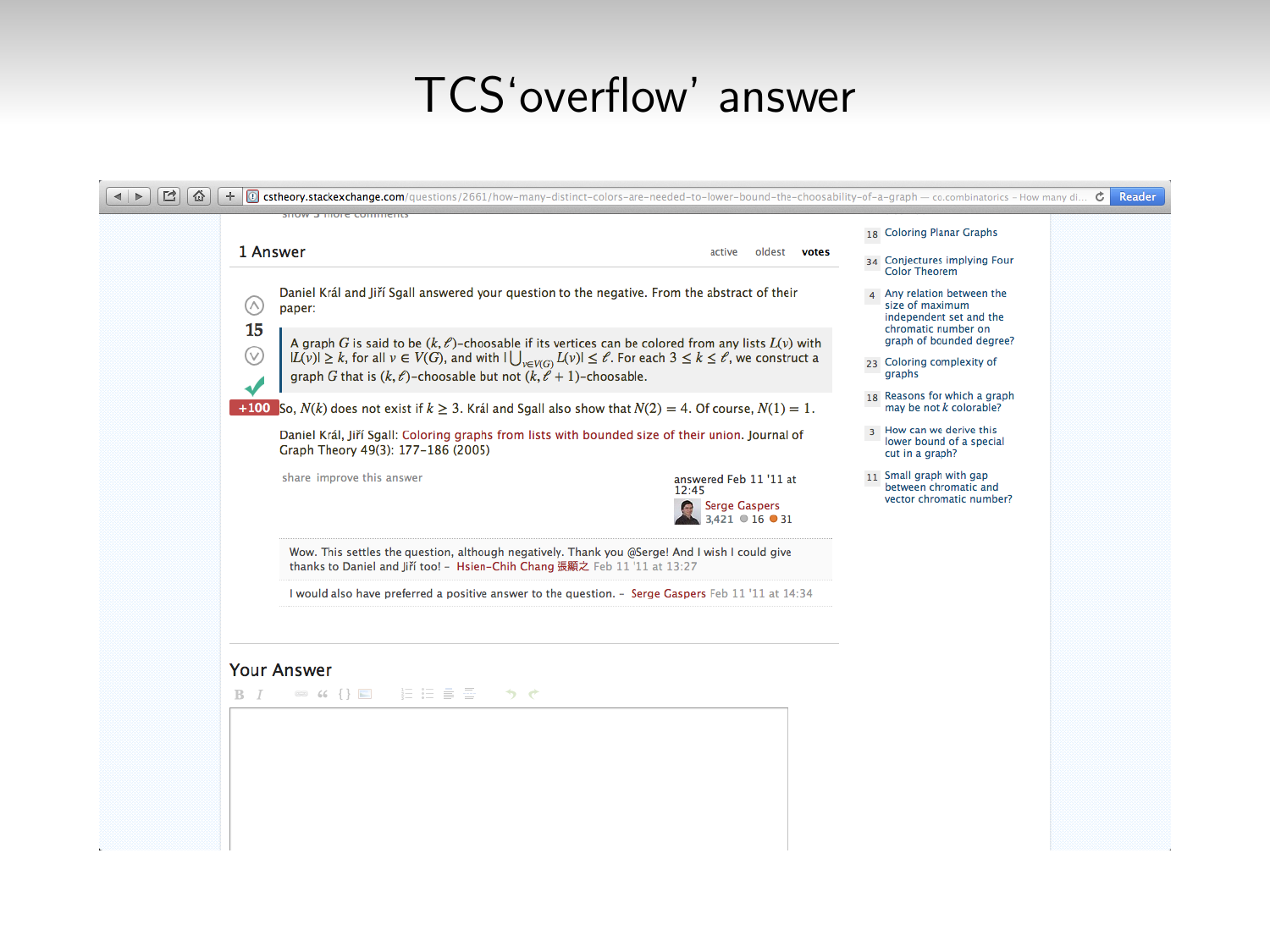### An earlier counterexample

It turns out question was (asked and) answered five years earlier:

Theorem (Kráľ & Sgall, 2005)

For all  $s \ge k \ge 3$ , there exists  $G_{k,s}$  that is  $(k,s)$ -choosable but not  $(k, s + 1)$ -choosable.

 $\implies$  No, mostly.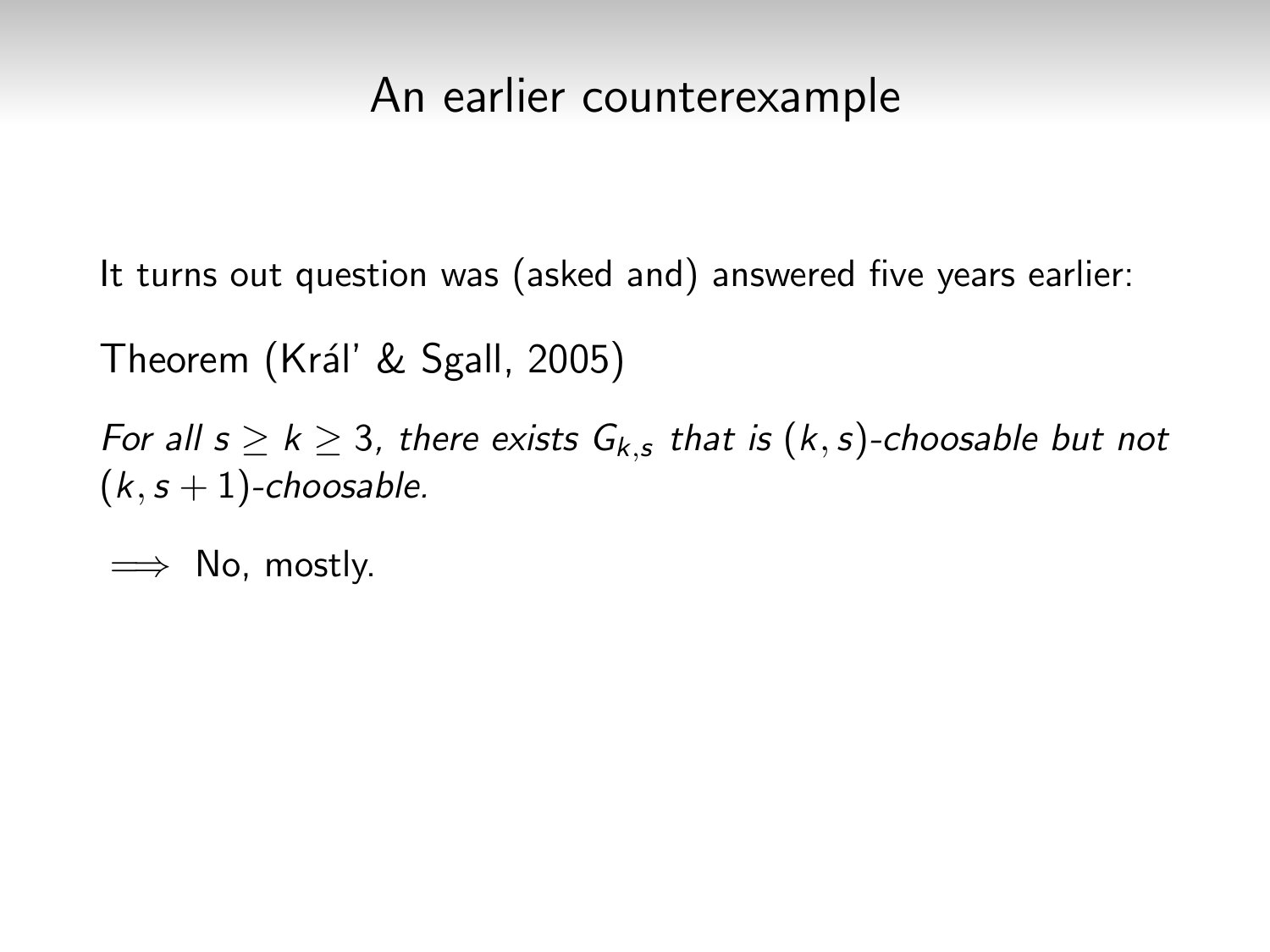#### An earlier counterexample

It turns out question was (asked and) answered five years earlier:

Theorem (Kráľ & Sgall, 2005)

For all  $s \ge k \ge 3$ , there exists  $G_{k,s}$  that is  $(k,s)$ -choosable but not  $(k, s + 1)$ -choosable.

 $\implies$  No, mostly.

- On the other hand, (2, 4)-choosability implies 2-choosability.
- $\bullet$   $|V(G_{k,s})| = O(s^2)$ ; uses precolouring (non)extension.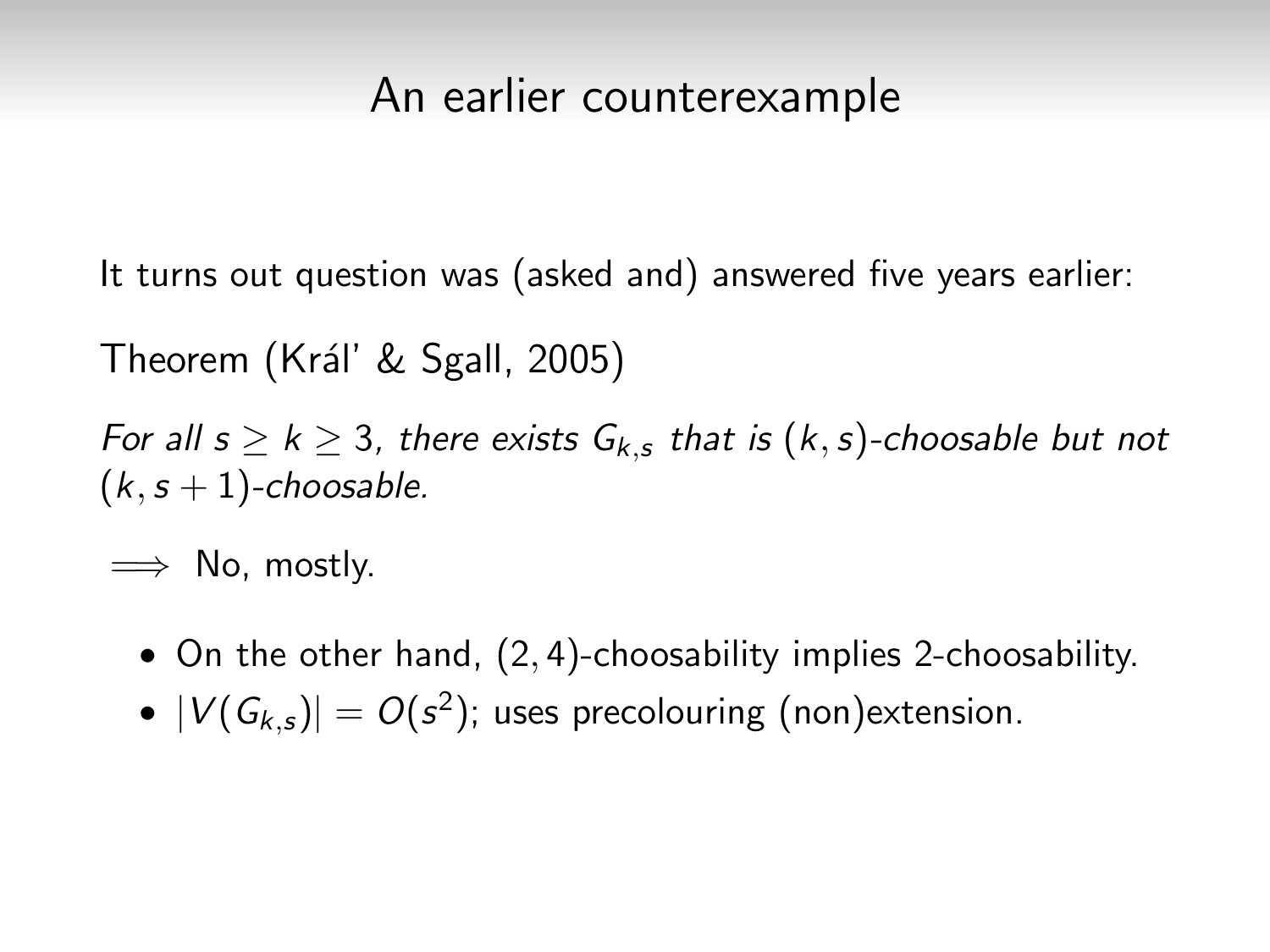### Follow-up questions

 $(k, s)$ -choosability doesn't guarantee k-choosability in general. Question (1)

Does it imply C-choosability for some large  $C = C(k, s)$ ?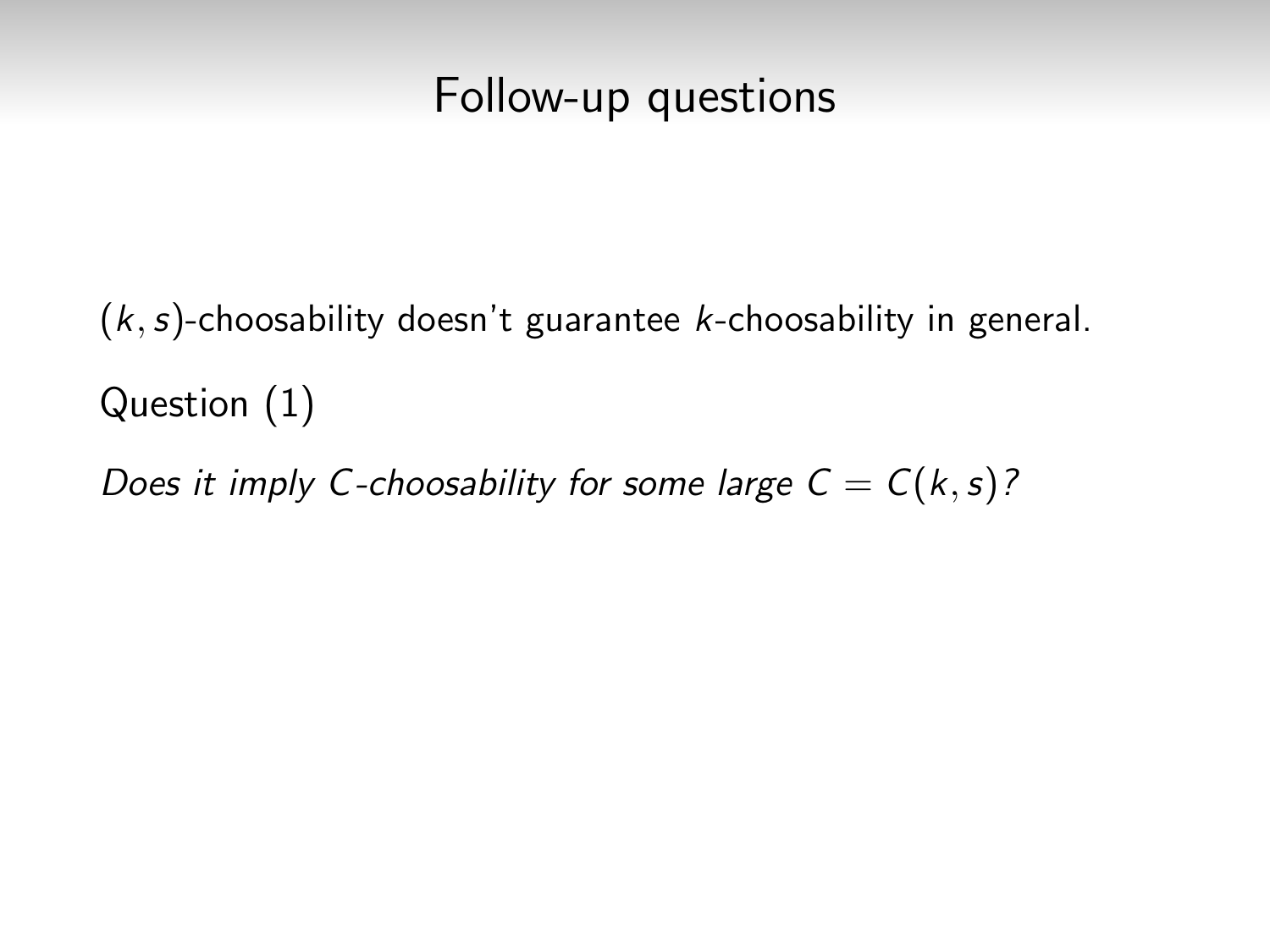### Follow-up questions

 $(k, s)$ -choosability doesn't guarantee k-choosability in general. Question (1)

Does it imply C-choosability for some large  $C = C(k, s)$ ?

Question (2)

Does it imply  $(k + 1)$ -choosability if  $s = s_{k+1}(k)$  is large?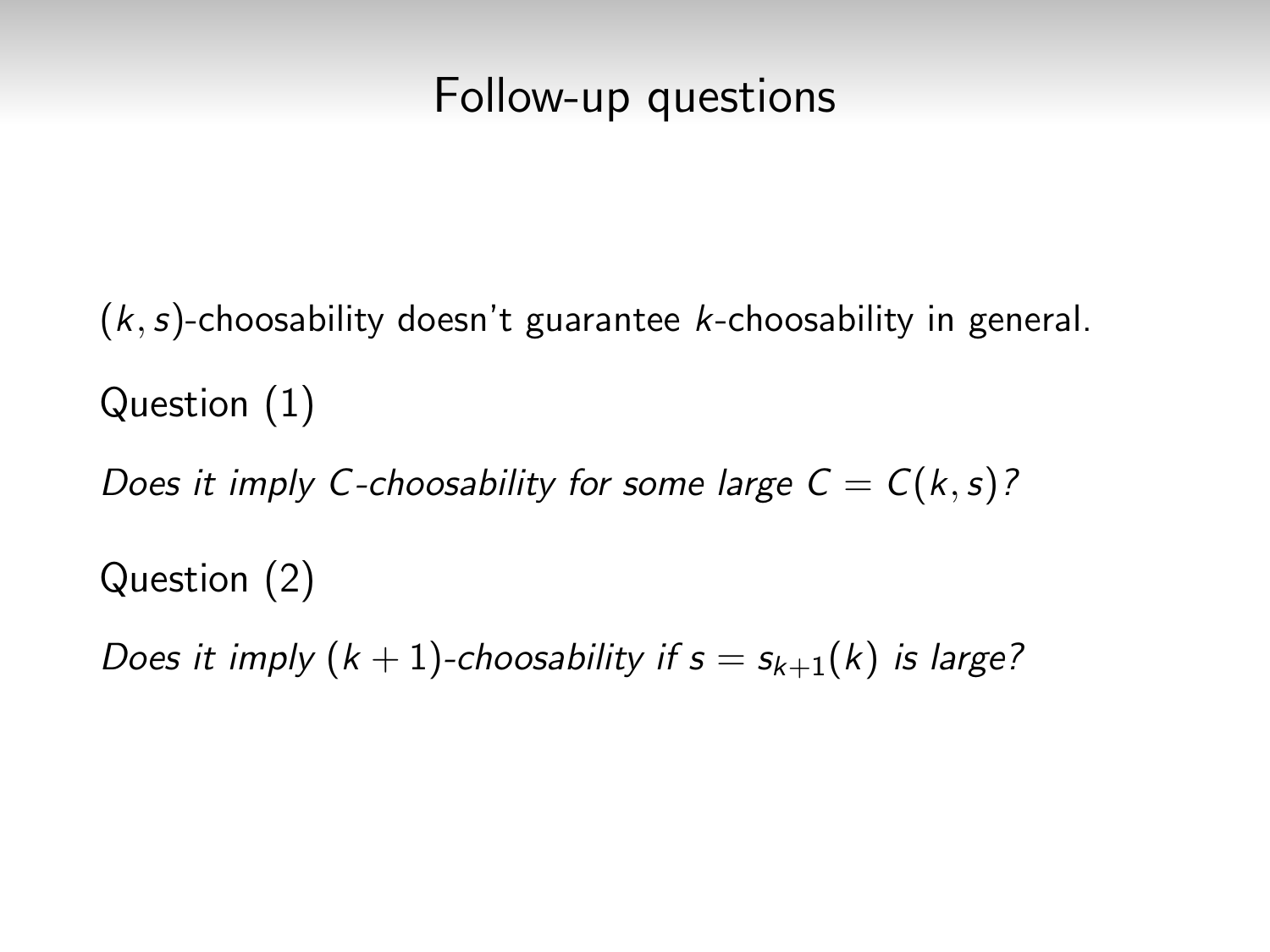## The first follow-up

Does  $(k, s)$ -choosability imply C-choosability for some C? No, if  $s < 2k - 1$ .

All bipartite graphs  $(k, 2k - 2)$ -choosable. (Halve palette.)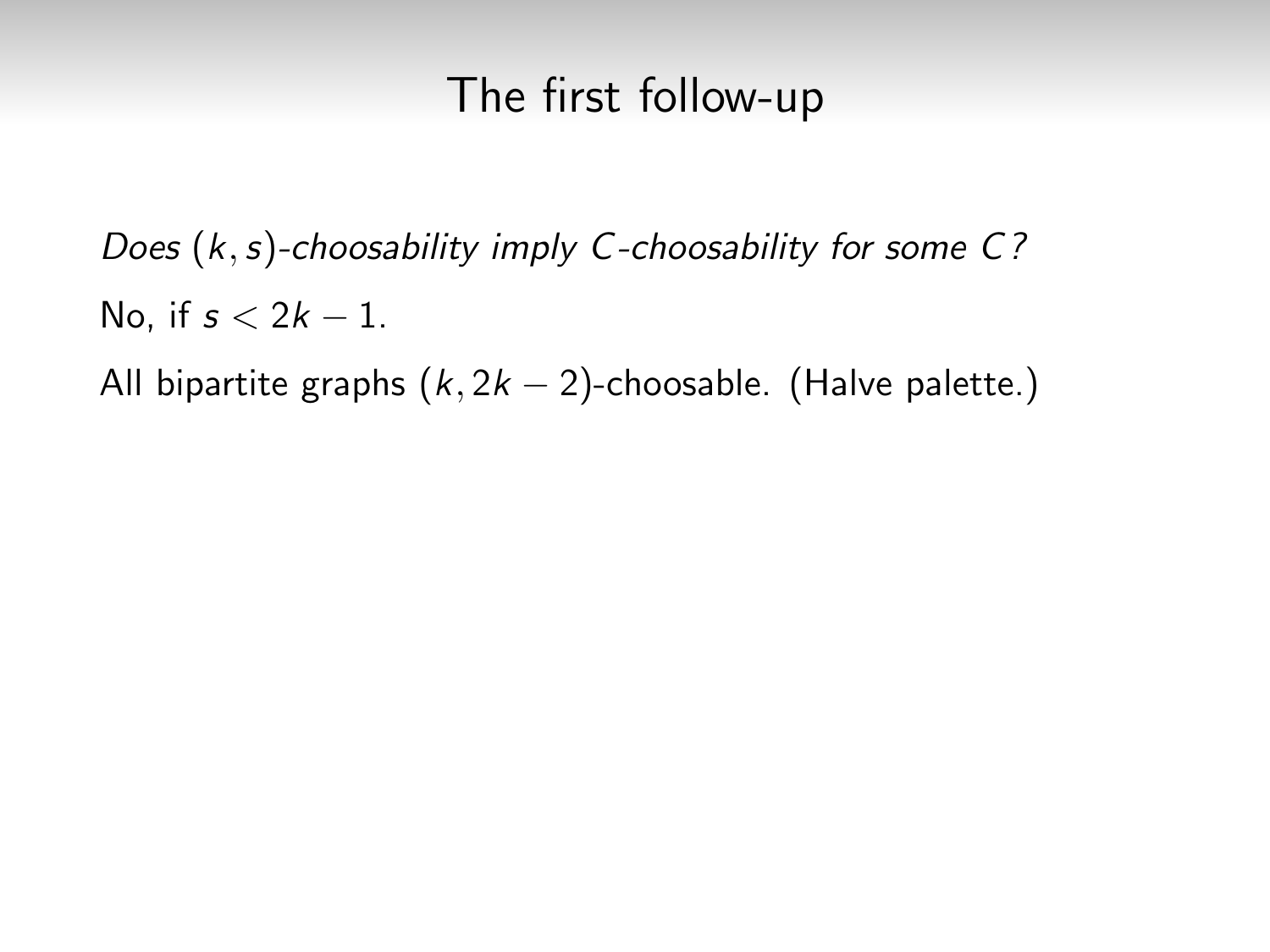### The first follow-up

Does  $(k, s)$ -choosability imply C-choosability for some C? No, if  $s < 2k - 1$ .

All bipartite graphs  $(k, 2k - 2)$ -choosable. (Halve palette.) Yes, if  $s > 2k - 1$ .

Theorem (Král' & Sgall, 2005, cf. K., 2013)

For  $k > 2$ ,  $s > 2k - 1$ , there exists  $C = C(k, s)$  such that, if  $G$  is  $(k, s)$ -choosable, then it is  $C$ -choosable.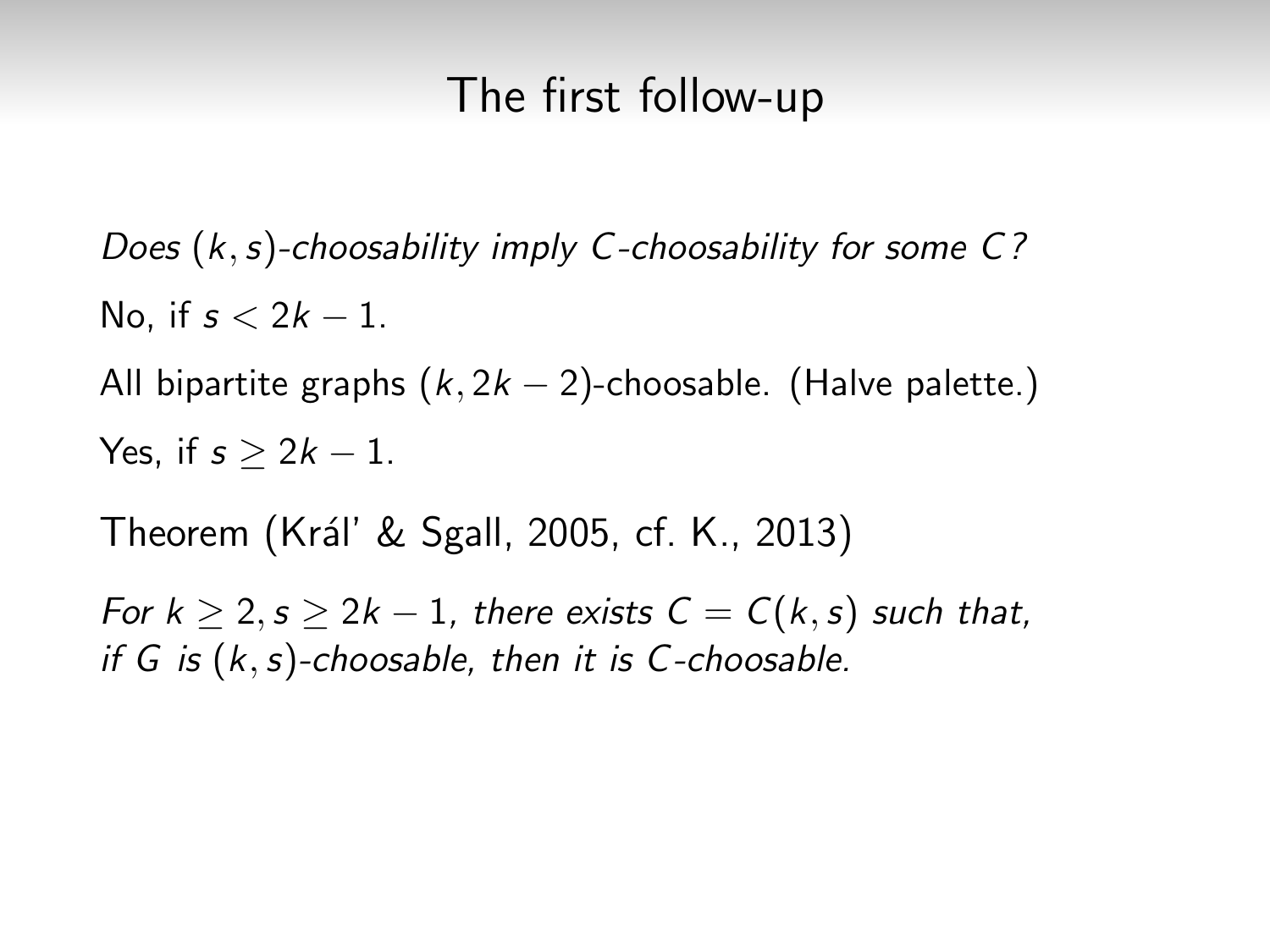### The first follow-up

Does  $(k, s)$ -choosability imply C-choosability for some C? No, if  $s < 2k - 1$ .

All bipartite graphs  $(k, 2k - 2)$ -choosable. (Halve palette.) Yes, if  $s > 2k - 1$ .

Theorem (Král' & Sgall, 2005, cf. K., 2013)

For  $k > 2$ ,  $s > 2k - 1$ , there exists  $C = C(k, s)$  such that, if  $G$  is  $(k, s)$ -choosable, then it is  $C$ -choosable.

 $\bullet$  The choice of  $C$  satisfies  $4^{(1+o(1))k} \leq C \leq 16^{(1+o(1))k}.$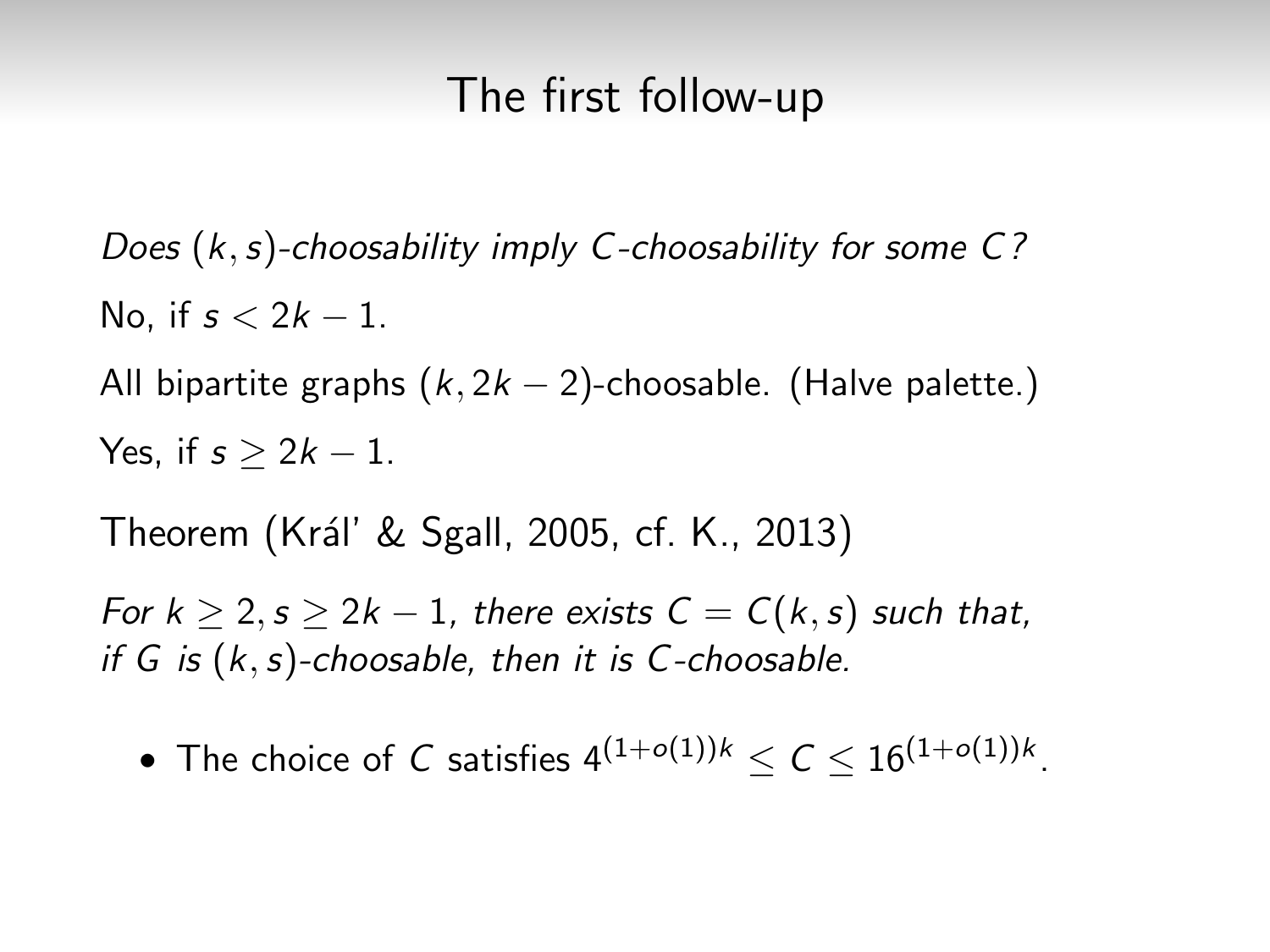### How is this C so large?

For  $k \geq 2$ ,  $s \geq 2k-1$ , there exists  $C = C(k, s)$  such that, if  $G$  is  $(k, s)$ -choosable, then it is  $C$ -choosable.

 $\bullet$  The choice of C satisfies  $4^{(1+o(1))k} \leq \mathcal{C} \leq 16^{(1+o(1))k}.$ 

Probabilistic proof built upon connection between choosability and degeneracy established by Alon (1993/2000). It relies on the choice

$$
C=12M^2\ln M\ln k,
$$

where  $M = M(k, s)$  is an extremal parameter for 'Property B'.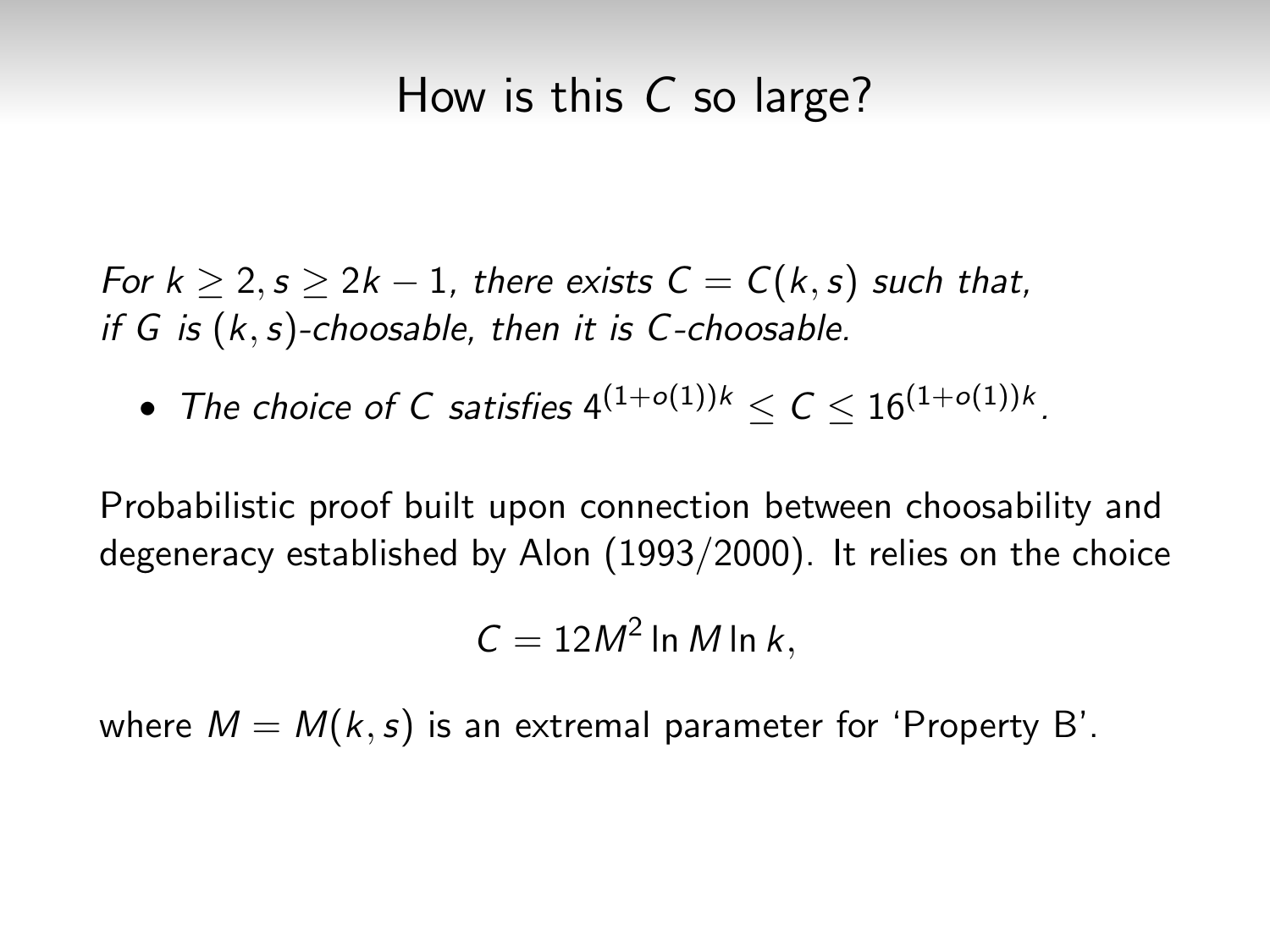Bernstein, 1908: A family  $\mathcal F$  of sets has Property B if  $\exists$  set B that meets every set of  $\mathcal F$  but contains no set of  $\mathcal F$ .

(Or ∃ bipartition of  $\bigcup \mathcal{F}$  where no set is contained in one part. Property B is equivalent to weak 2-colourability of hypergraphs.)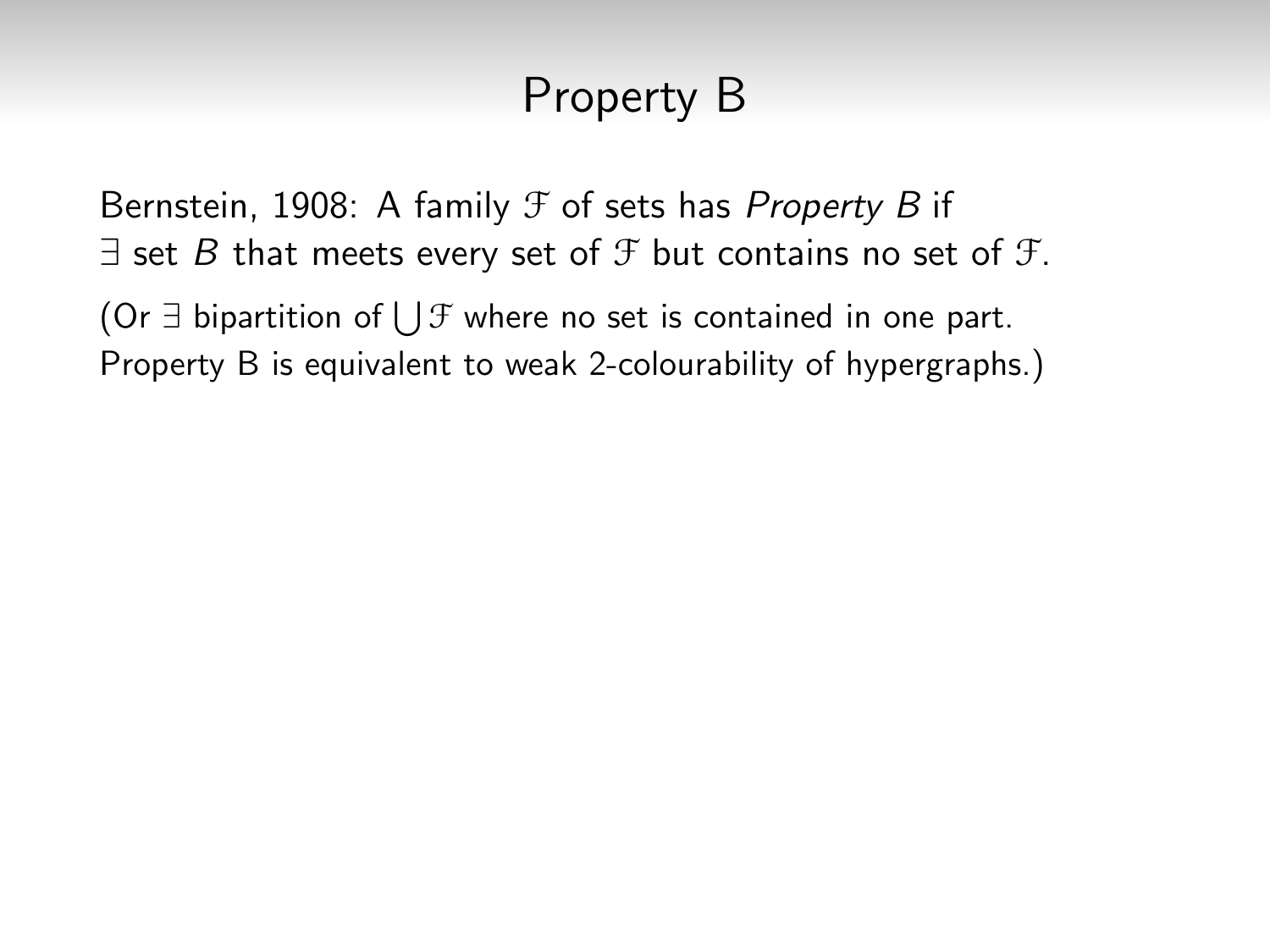Bernstein, 1908: A family  $\mathcal F$  of sets has Property B if  $\exists$  set B that meets every set of  $\mathcal F$  but contains no set of  $\mathcal F$ .

(Or ∃ bipartition of  $\bigcup \mathcal{F}$  where no set is contained in one part. Property B is equivalent to weak 2-colourability of hypergraphs.)

 $M(k, s)$  is size of smallest  $\mathcal{F} \subseteq {[s] \choose k}$  $\binom{s}{k}$  without Property B.

(Or  $M(k, s)$  is the least number of hyperedges in a k-uniform hypergraph on s vertices that is not weakly 2-colourable.)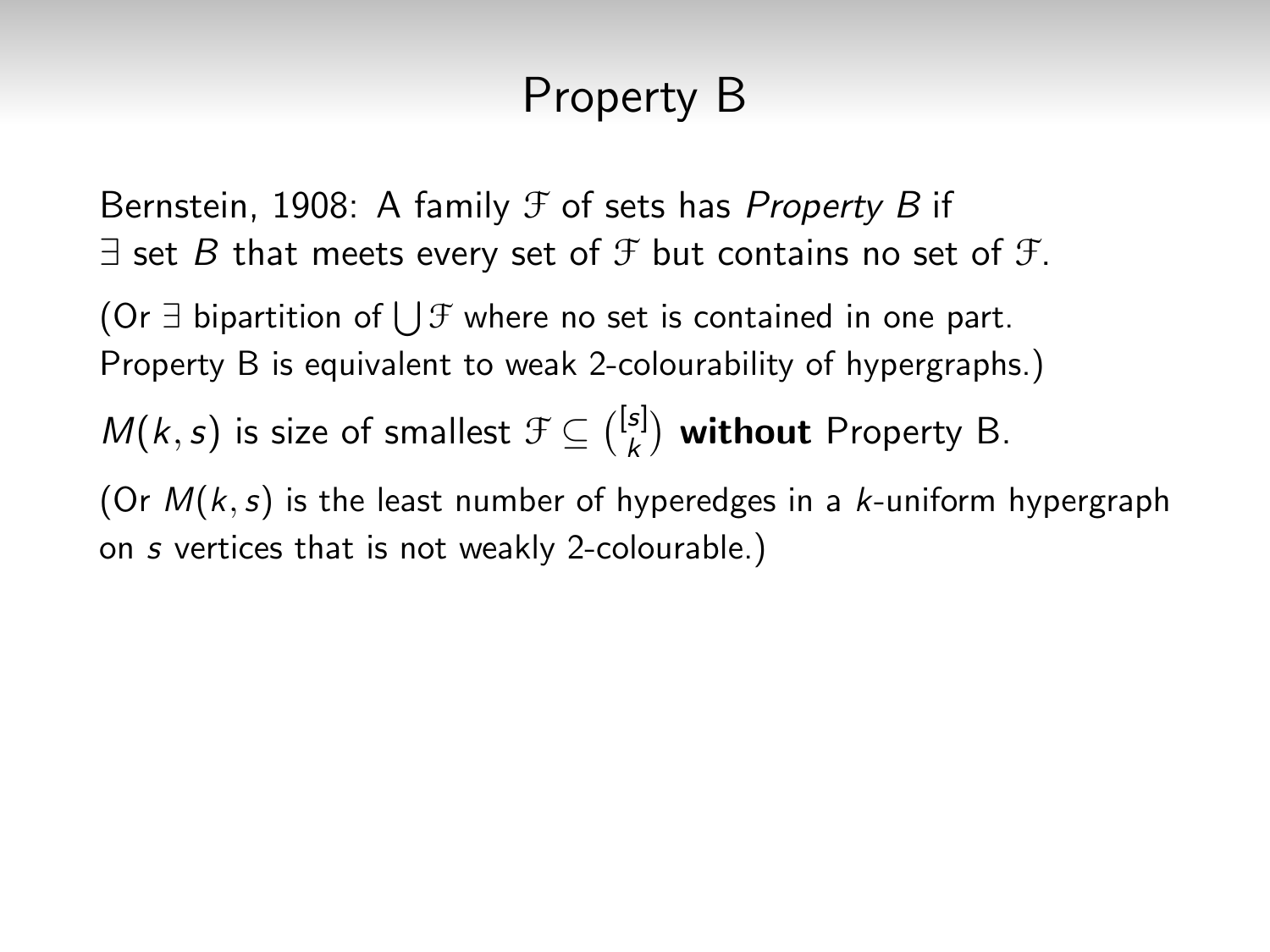Bernstein, 1908: A family  $\mathcal F$  of sets has Property B if  $\exists$  set B that meets every set of  $\mathcal F$  but contains no set of  $\mathcal F$ .

(Or ∃ bipartition of  $\bigcup \mathcal{F}$  where no set is contained in one part. Property B is equivalent to weak 2-colourability of hypergraphs.)

 $M(k, s)$  is size of smallest  $\mathcal{F} \subseteq {[s] \choose k}$  $\binom{s}{k}$  without Property B.

(Or  $M(k, s)$  is the least number of hyperedges in a k-uniform hypergraph on s vertices that is not weakly 2-colourable.)

• e.g.  $\mathcal{F} = \{ \{1, 2\}, \{1, 3\}, \{2, 3\} \}$  does not have Property B, but any proper subfamily of  $\binom{[3]}{2}$  $\binom{3}{2}$  does. So  $M(2,3) = 3$ .

• For 
$$
k \ge 2
$$
,  $M(k, 2k - 1) = {2k - 1 \choose k}$ , while  $M(k, 2k - 2) = \infty$ .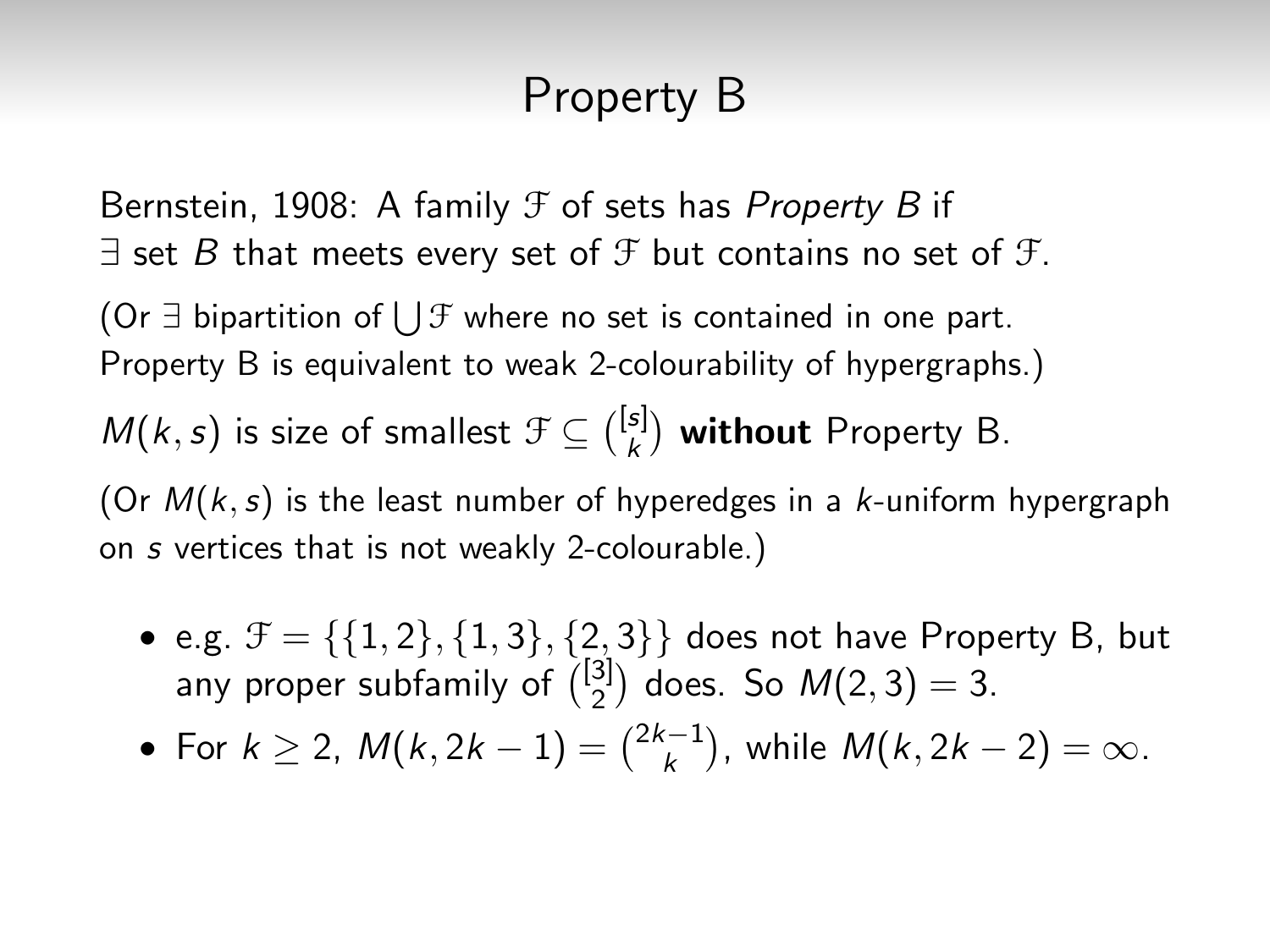Bernstein, 1908: A family  $\mathcal F$  of sets has Property B if  $\exists$  set B that meets every set of  $\mathcal F$  but contains no set of  $\mathcal F$ .

(Or ∃ bipartition of  $\bigcup \mathcal{F}$  where no set is contained in one part. Property B is equivalent to weak 2-colourability of hypergraphs.)

 $M(k, s)$  is size of smallest  $\mathcal{F} \subseteq {[s] \choose k}$  $\binom{s}{k}$  without Property B.

(Or  $M(k, s)$  is the least number of hyperedges in a k-uniform hypergraph on s vertices that is not weakly 2-colourable.)

• e.g.  $\mathcal{F} = \{ \{1, 2\}, \{1, 3\}, \{2, 3\} \}$  does not have Property B, but any proper subfamily of  $\binom{[3]}{2}$  $\binom{3}{2}$  does. So  $M(2,3) = 3$ .

• For 
$$
k \ge 2
$$
,  $M(k, 2k - 1) = {2k - 1 \choose k}$ , while  $M(k, 2k - 2) = \infty$ .

ch( $K_{n,n}$ ) ~ log<sub>2</sub> n (Erdős, Rubin & Taylor, 1980).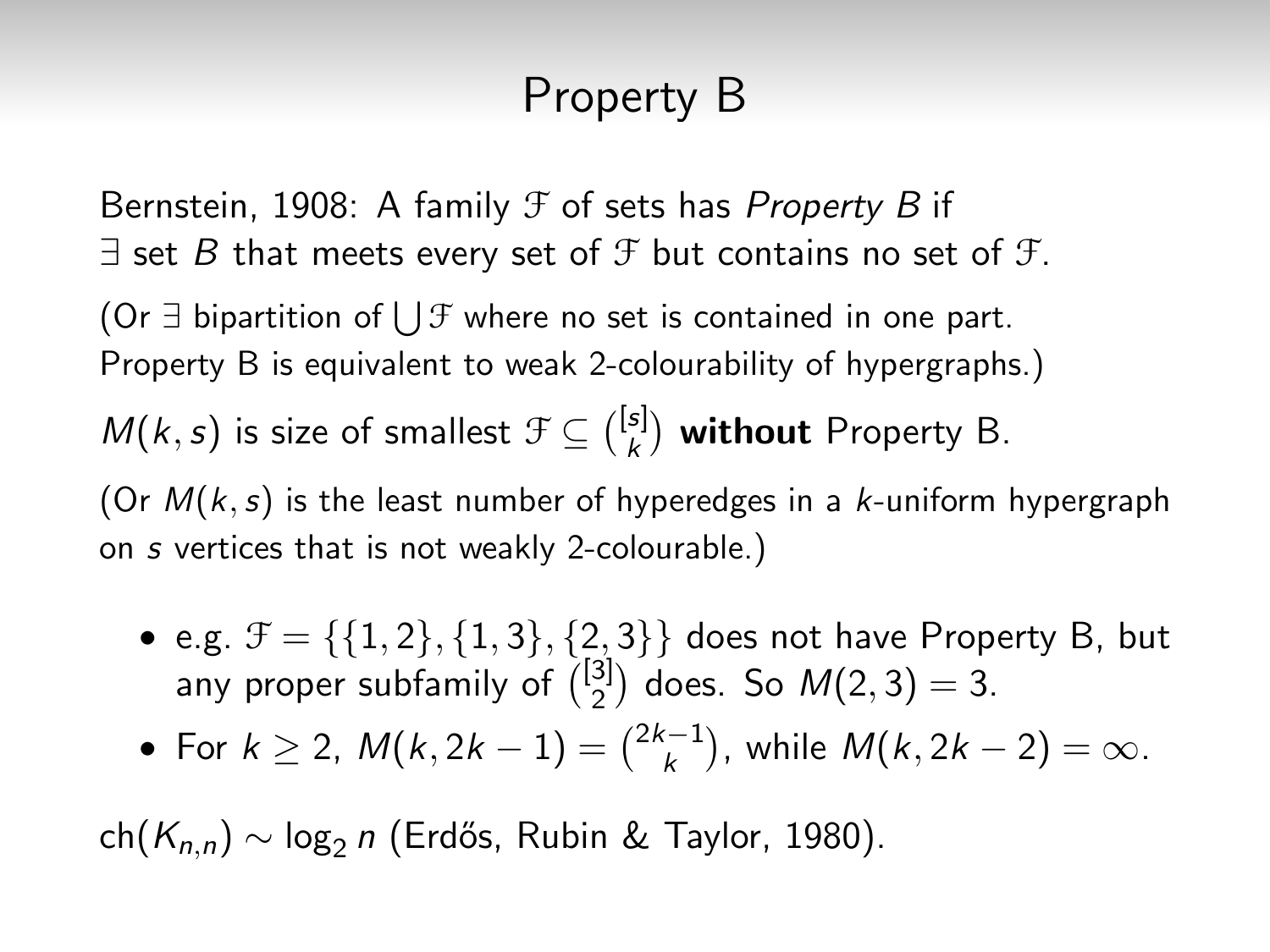# Bounds on M (and C)

Clearly,  $M(k, s)$  is non-increasing in s.

$$
\implies M(k,s) \leq M(k,2k-1) = \binom{2k-1}{k} < 2^{2k-1}
$$

 $\implies \, \mathcal{C}(k,s) = 12 \mathcal{M}(k,s)^2$  In  $\mathcal{M}(k,s)$  In  $k \leq 16^{(1+o(1))k}$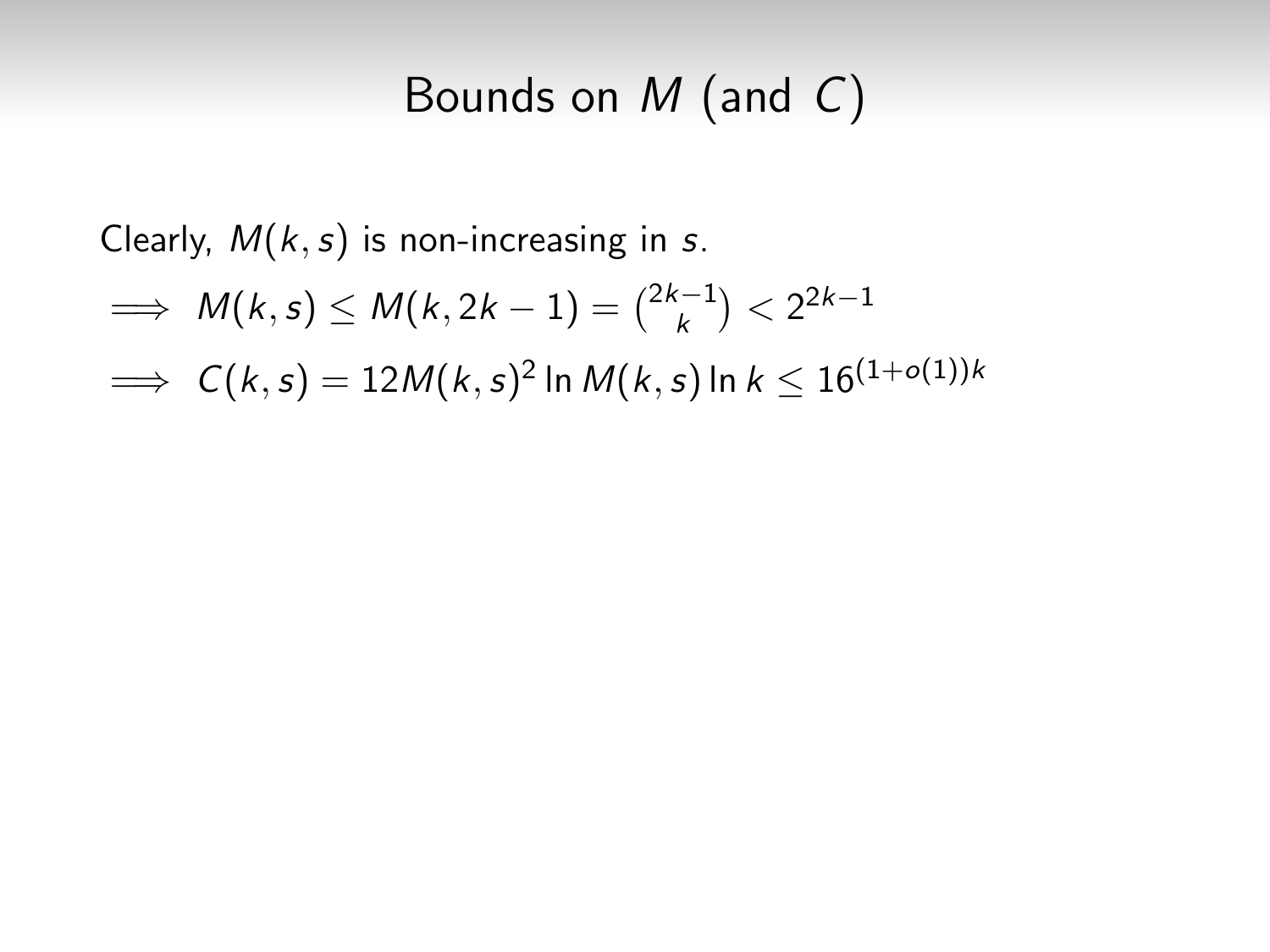## Bounds on M (and C)

Clearly,  $M(k, s)$  is non-increasing in s.

$$
\implies M(k, s) \le M(k, 2k - 1) = {2k - 1 \choose k} < 2^{2k - 1}
$$
  

$$
\implies C(k, s) = 12M(k, s)^2 \ln M(k, s) \ln k \le 16^{(1 + o(1))k}
$$

Theorem (Erdős, 1969, "On a combinatorial problem III")

There is some algebraic decreasing function  $f : [2, \infty) \to \mathbb{R}$ satisfying  $\lim_{c \to 2} f(c) = 4$  and  $\lim_{c \to \infty} f(c) = 2$  such that, if  $s\geq 2k-1$  and  $s\sim ck$  as  $k\to\infty$ , then  $M(k,s)=f(c)^{(1+o(1))k}.$ 

$$
\implies C(k,s) \geq 4^{(1+o(1))k}
$$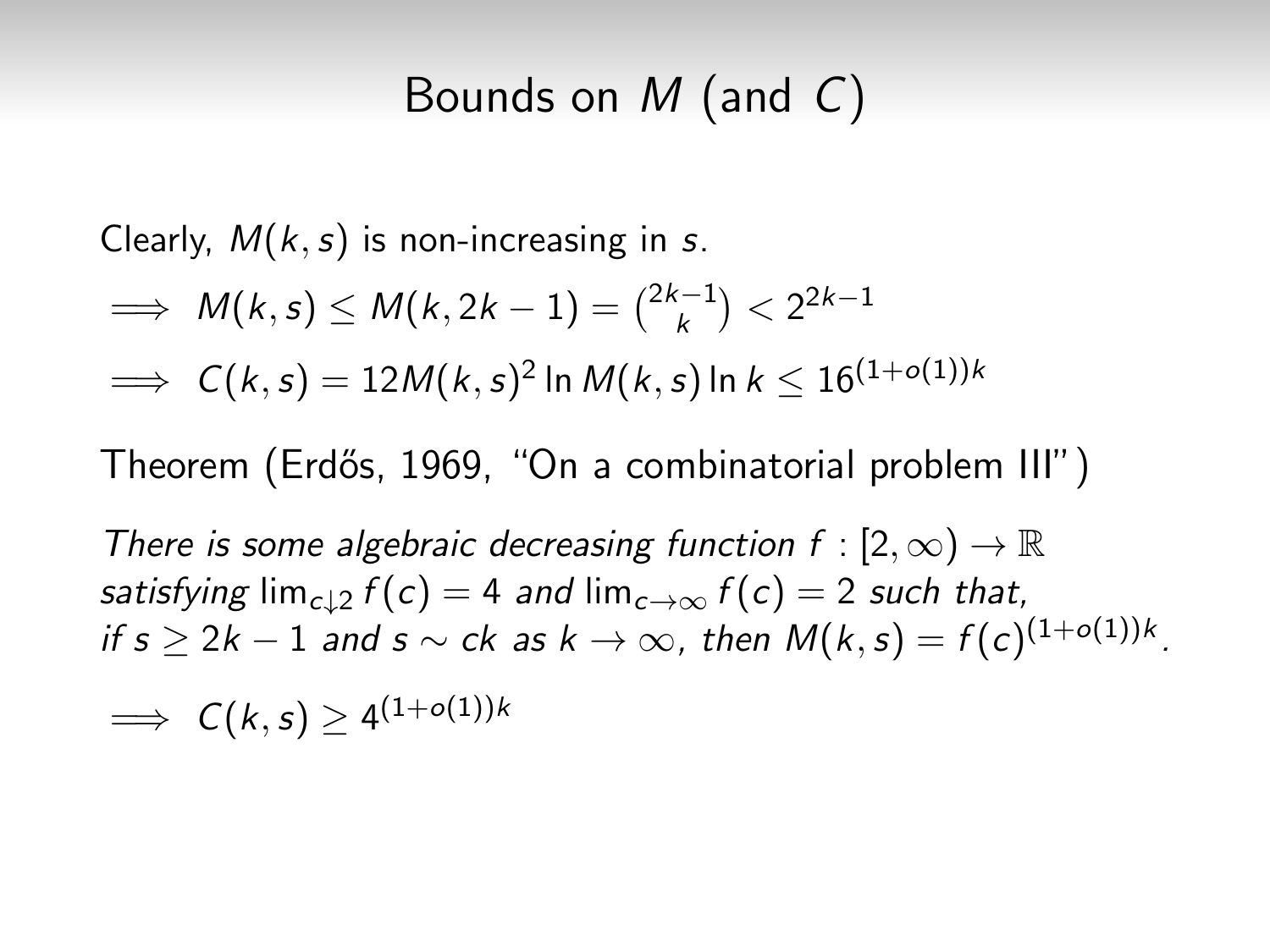## Bounds on M (and C)

Clearly,  $M(k, s)$  is non-increasing in s.

$$
\implies M(k, s) \le M(k, 2k - 1) = {2k - 1 \choose k} < 2^{2k - 1}
$$
  

$$
\implies C(k, s) = 12M(k, s)^2 \ln M(k, s) \ln k \le 16^{(1 + o(1))k}
$$

Theorem (Erdős, 1969, "On a combinatorial problem III")

There is some algebraic decreasing function  $f : [2, \infty) \to \mathbb{R}$ satisfying  $\lim_{c \to 2} f(c) = 4$  and  $\lim_{c \to \infty} f(c) = 2$  such that, if  $s\geq 2k-1$  and  $s\sim ck$  as  $k\to\infty$ , then  $M(k,s)=f(c)^{(1+o(1))k}.$ 

$$
\implies C(k,s) \ge 4^{(1+o(1))k}
$$
  

$$
M(k) = \inf_{s \ge 2k-1} M(k,s).
$$
 Radakrishnan & Srinivasan (2000).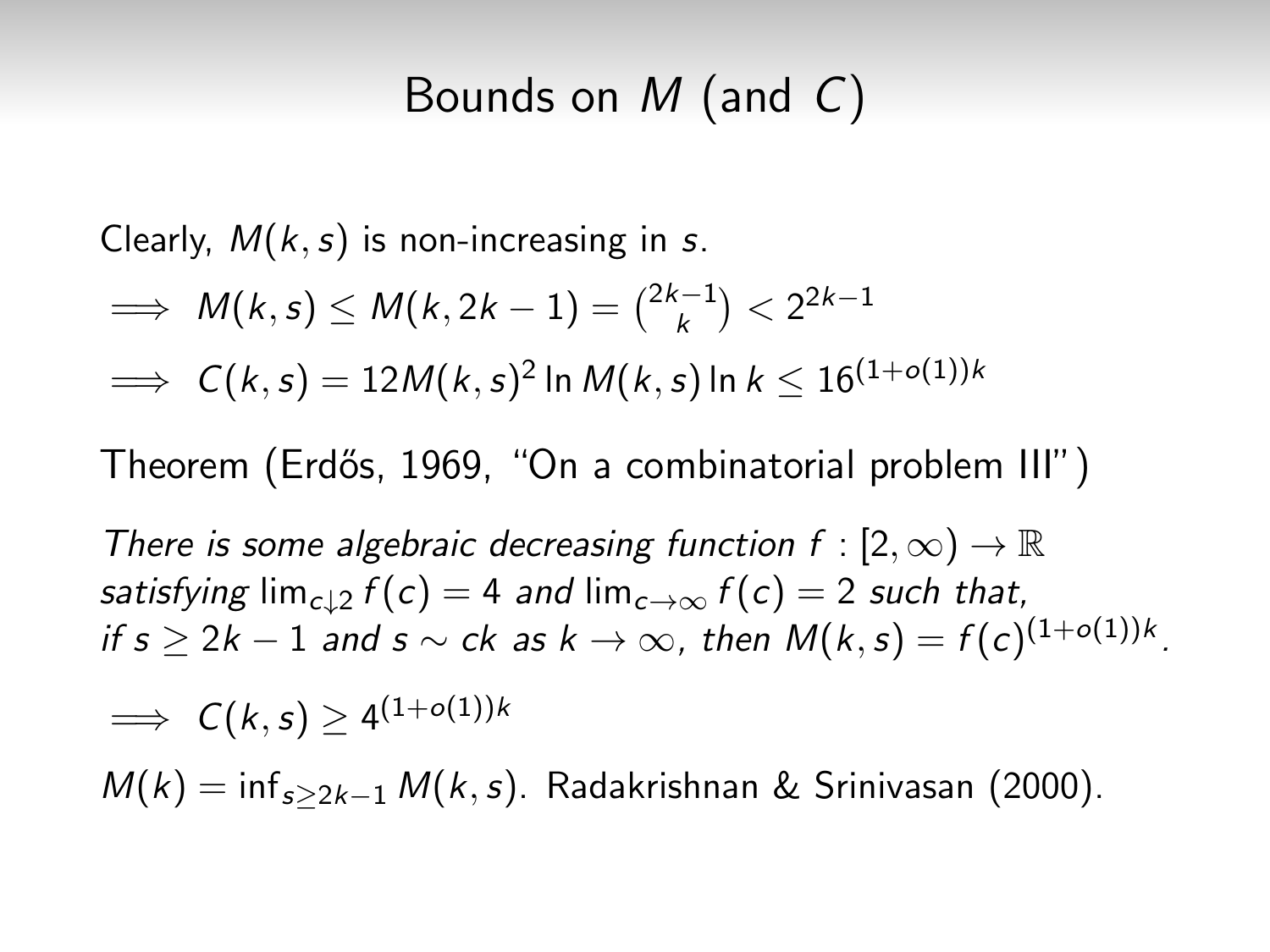#### Does C have to be so large?

For  $k \ge 2$ ,  $s \ge 2k - 1$ , there exists  $C = C(k, s)$  such that, if  $G$  is  $(k, s)$ -choosable, then it is  $C$ -choosable.

Question (Král' & Sgall, 2005)

Must  $C(k, 2k - 1)$  be exponentially large in k?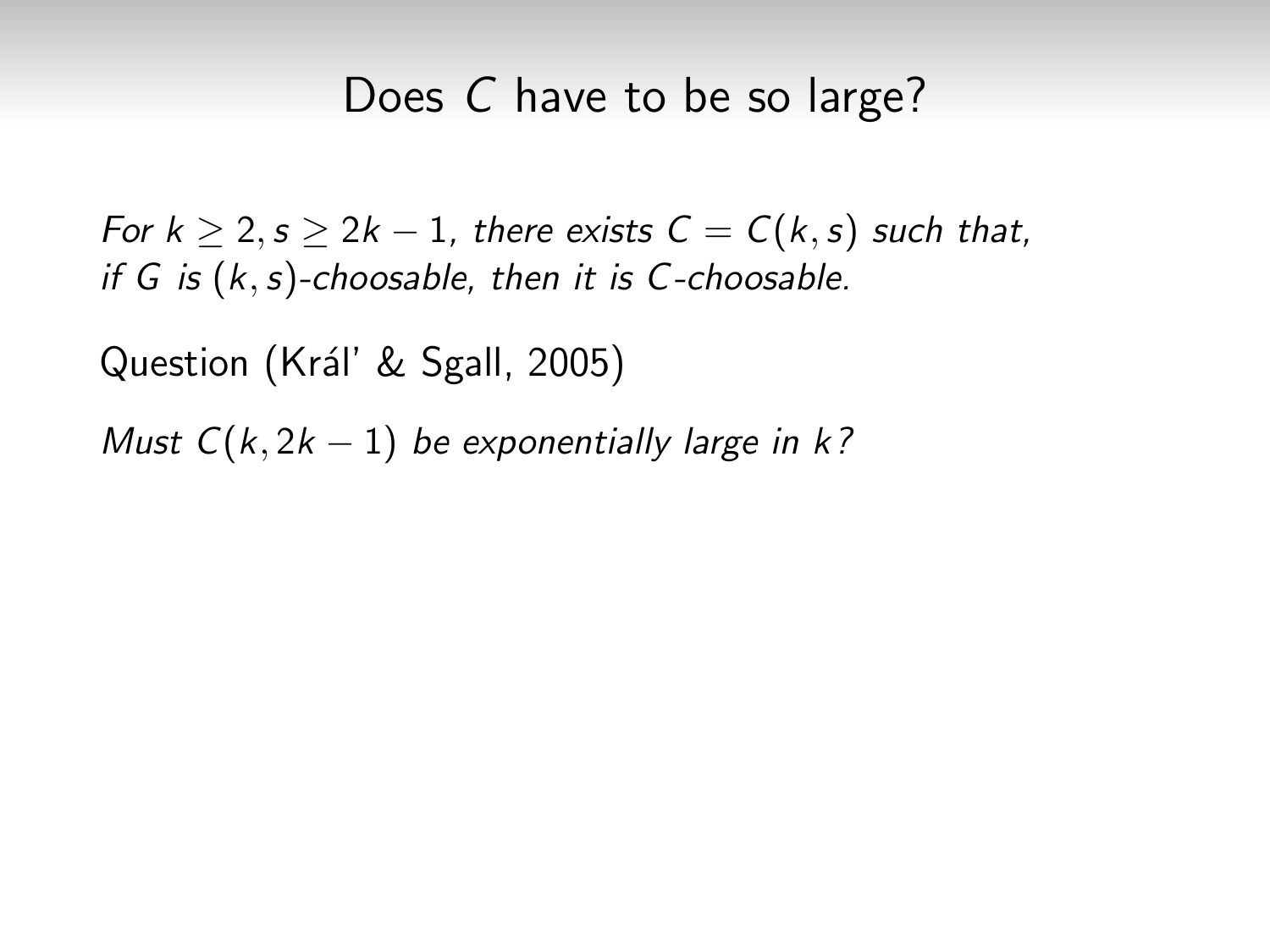#### Does C have to be so large?

For  $k > 2$ ,  $s > 2k - 1$ , there exists  $C = C(k, s)$  such that, if  $G$  is  $(k, s)$ -choosable, then it is  $C$ -choosable.

Question (Král' & Sgall, 2005)

Must  $C(k, 2k - 1)$  be exponentially large in k?

Yes.

Theorem (Bonamy & K.)

For  $k \ge 2$ ,  $s \ge 2k - 1$ , there exists  $R = R(k, s) \ge \exp((k - 1)^2/s)$ s.t.  $K_{R-1,(R-1)^{R-1}}$  is  $(k,s)$ -choosable but not  $(R-1)$ -choosable.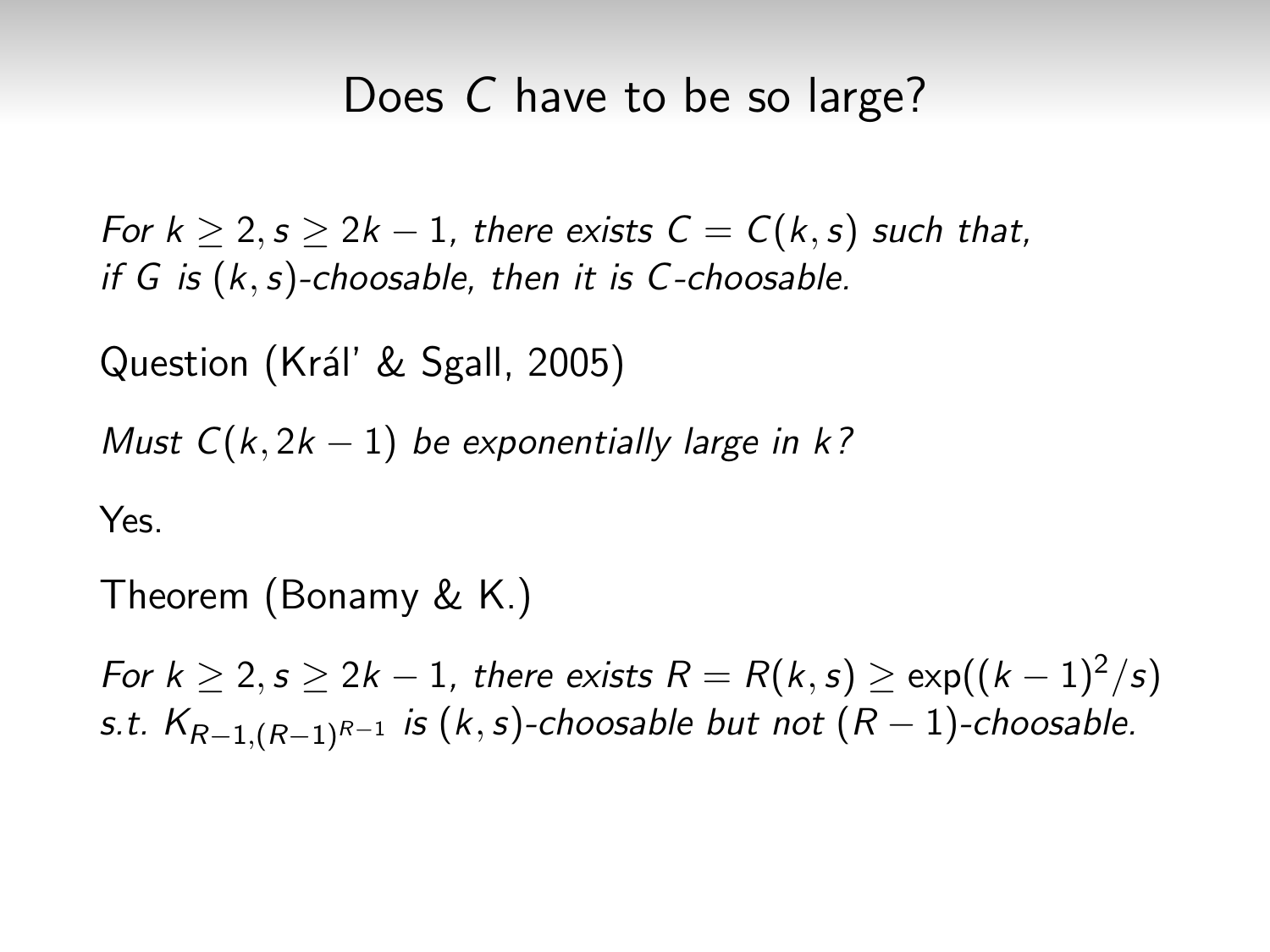#### Does C have to be so large?

For  $k > 2$ ,  $s > 2k - 1$ , there exists  $C = C(k, s)$  such that, if  $G$  is  $(k, s)$ -choosable, then it is  $C$ -choosable.

Question (Král' & Sgall, 2005)

Must  $C(k, 2k - 1)$  be exponentially large in k?

Yes.

Theorem (Bonamy & K.)

For  $k \ge 2$ ,  $s \ge 2k - 1$ , there exists  $R = R(k, s) \ge \exp((k - 1)^2/s)$ s.t.  $K_{R-1,(R-1)^{R-1}}$  is  $(k,s)$ -choosable but not  $(R-1)$ -choosable.

 $\implies$  alternative to Král' & Sgall construction when  $R(k, s) > k$ .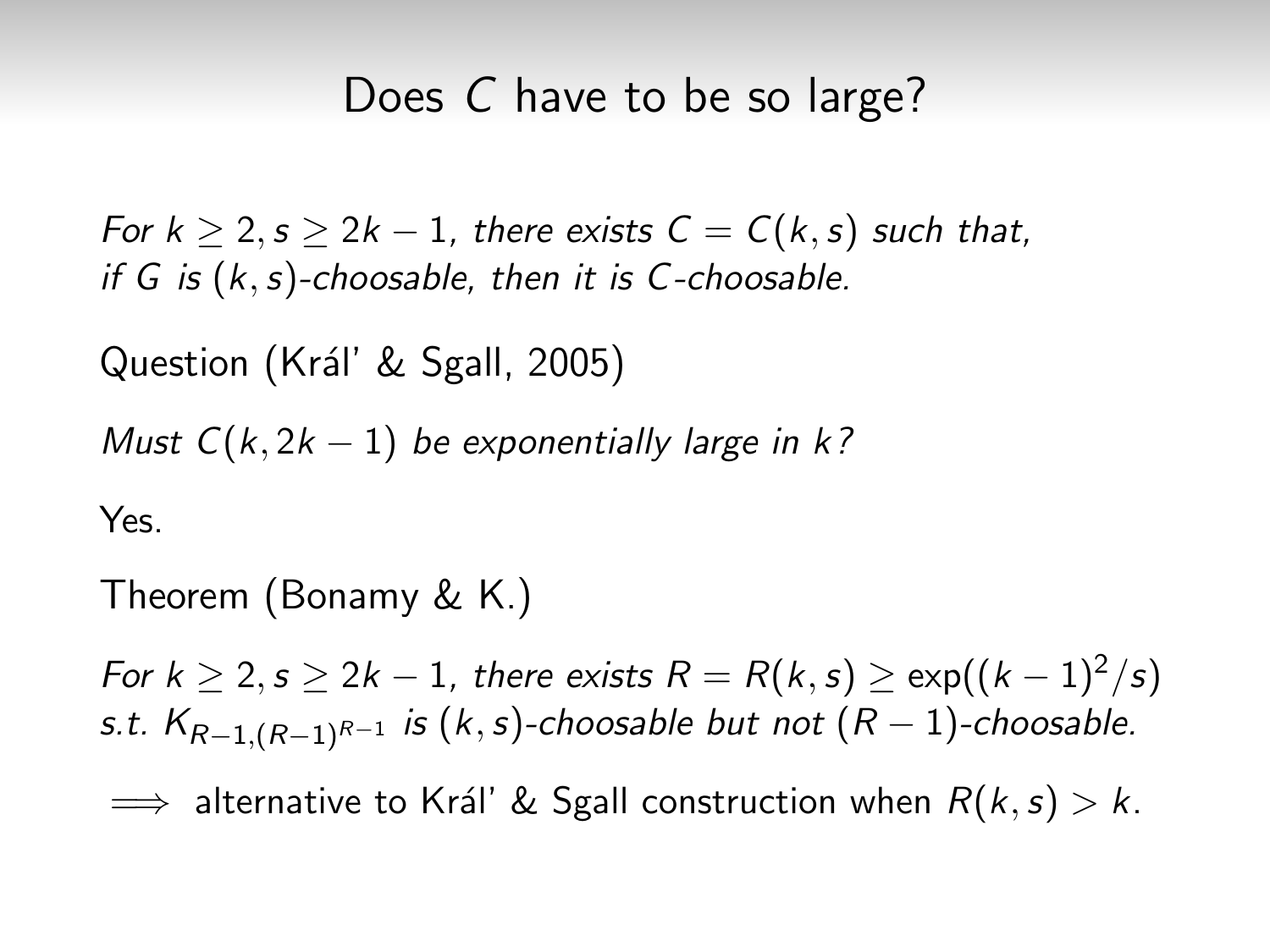A family  $\mathcal{F} \subseteq \binom{[s]}{k}$  $\binom{s}{k}$  of sets has *Property K*(*k*, *s*) if  $\exists$  set  $K \in \binom{[s]}{k-1}$  $\binom{[s]}{k-1}$  that meets every set of  $\mathcal{F}.$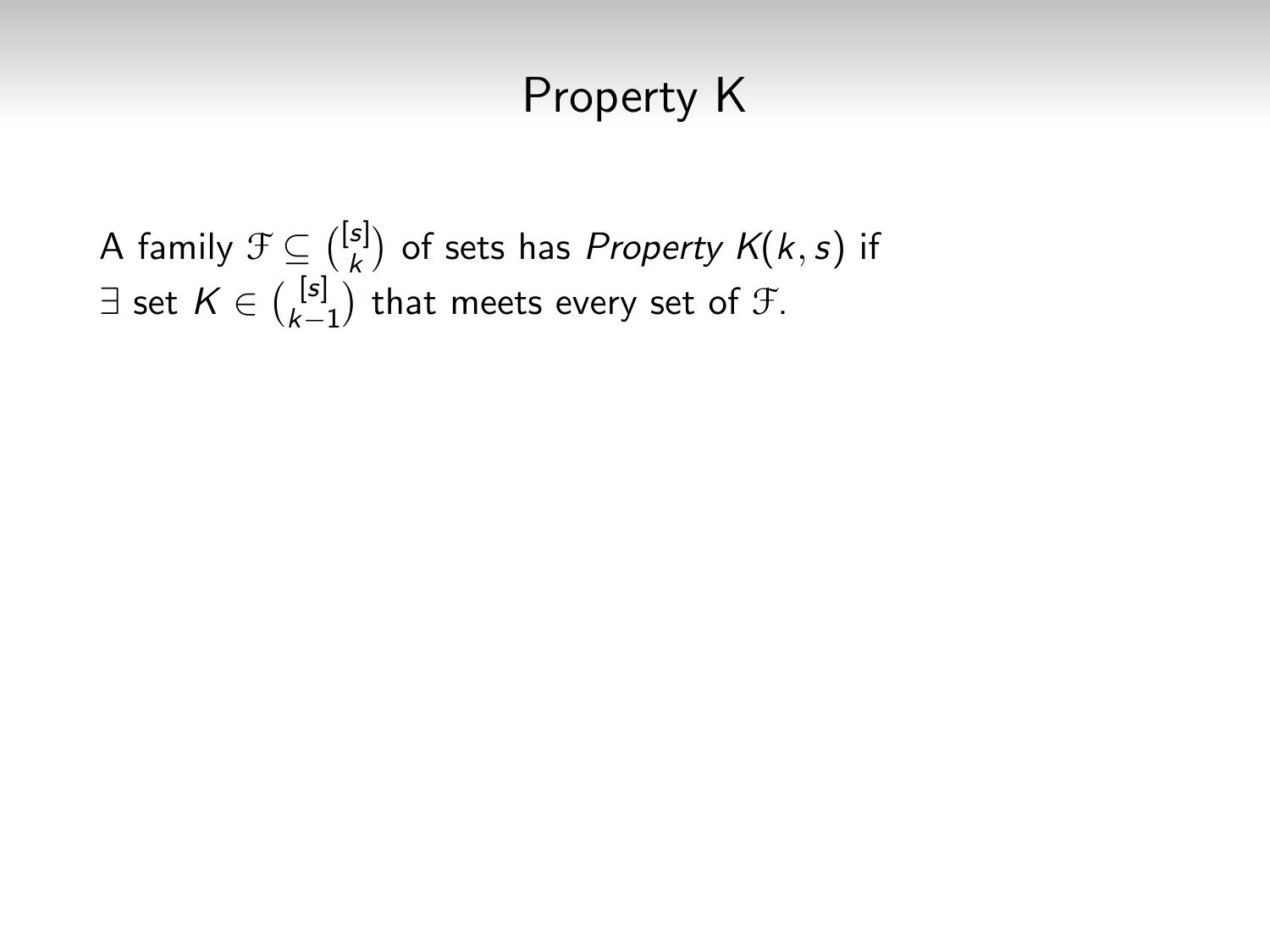A family  $\mathcal{F} \subseteq \binom{[s]}{k}$  $\binom{s}{k}$  of sets has *Property K*(*k*, *s*) if  $\exists$  set  $K \in \binom{[s]}{k-1}$  $\binom{[s]}{k-1}$  that meets every set of  $\mathcal{F}.$  $R(k, s)$  is size of smallest  $\mathcal{F} \subseteq {[s] \choose k}$  $\binom{s}{k}$  not having Property K $(k, s)$ . (Or  $R(k, s)$  is the least number of hyperedges in a  $k$ -uniform hypergraph

on s vertices that has no dominating set of size  $k - 1$ .)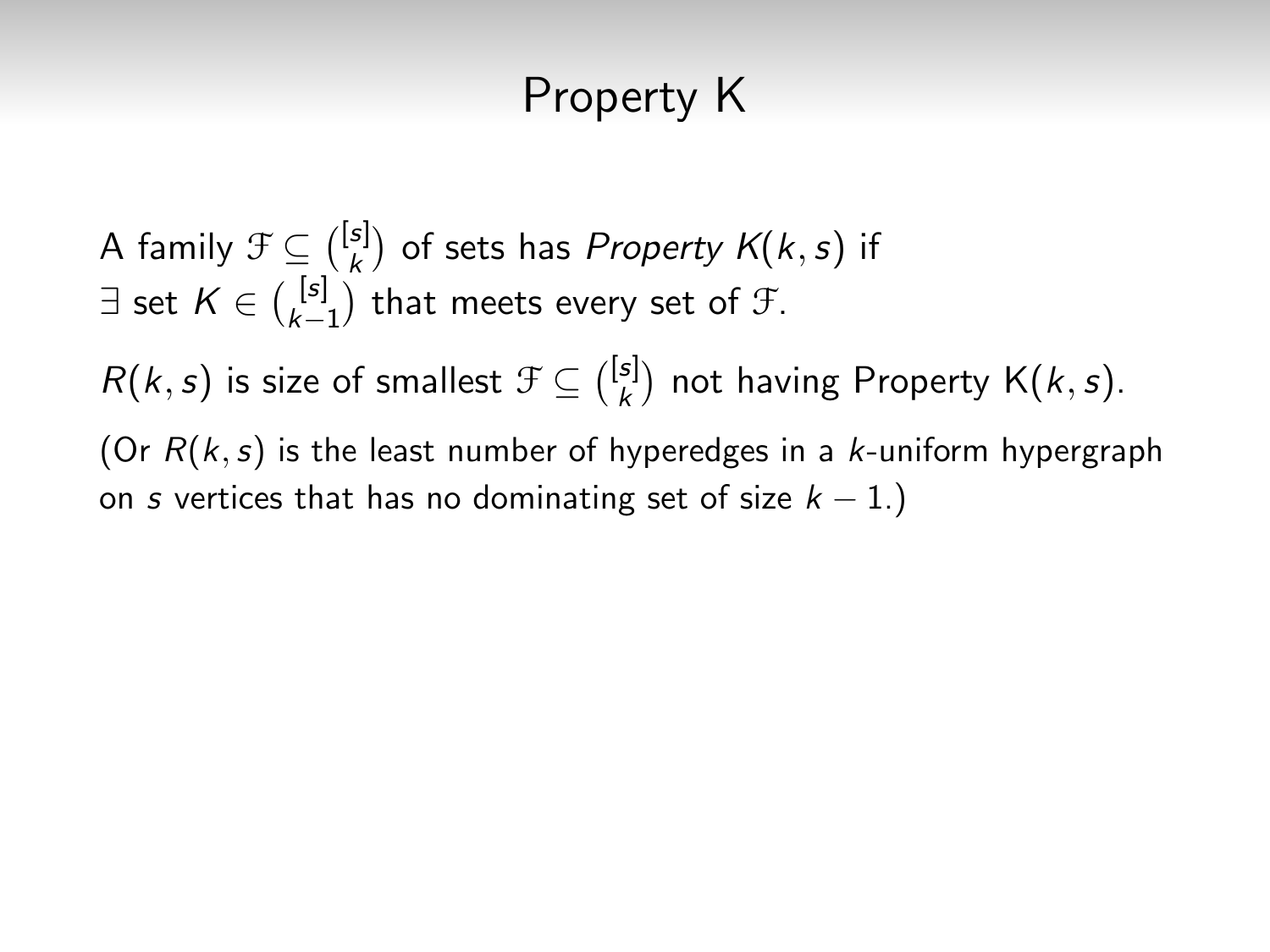A family  $\mathcal{F} \subseteq \binom{[s]}{k}$  $\binom{s}{k}$  of sets has *Property K*(*k*, *s*) if  $\exists$  set  $K \in \binom{[s]}{k-1}$  $\binom{[s]}{k-1}$  that meets every set of  $\mathcal{F}.$  $R(k, s)$  is size of smallest  $\mathcal{F} \subseteq {[s] \choose k}$  $\binom{s}{k}$  not having Property K $(k, s)$ . (Or  $R(k, s)$  is the least number of hyperedges in a k-uniform hypergraph on s vertices that has no dominating set of size  $k - 1$ .)

• e.g.  $\mathcal{F} = \{ \{1, 2\}, \{1, 3\}, \{2, 3\} \}$  doesn't have Property R(2, 3), but any proper subfamily of  $\binom{[3]}{2}$  $\binom{3}{2}$  does. So  $R(2,3) = 3$ .

• For 
$$
k \ge 2
$$
,  $R(k, 2k - 1) = {2k - 1 \choose k}$ , while  $R(k, 2k - 2) = \infty$ .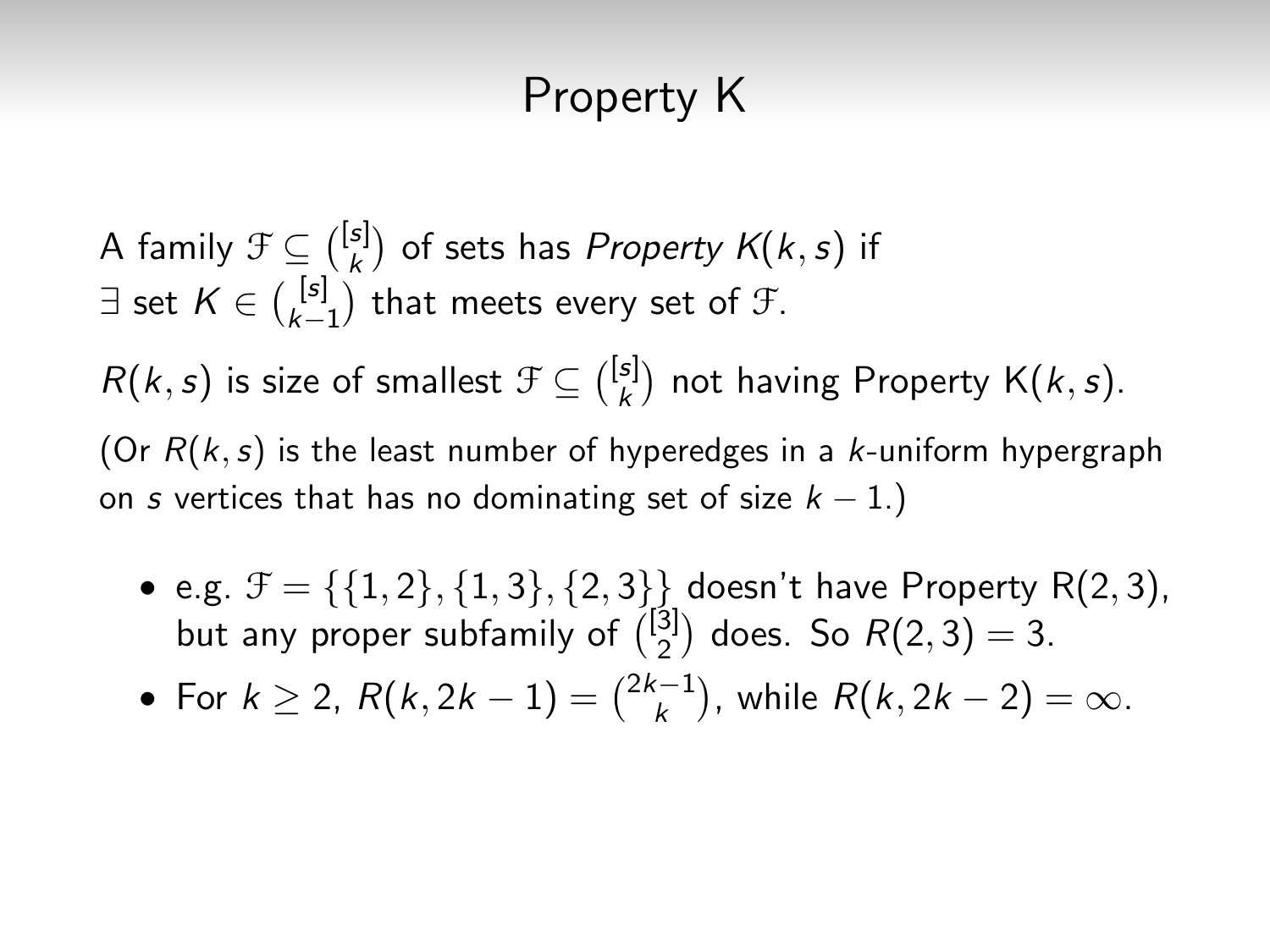A family  $\mathcal{F} \subseteq \binom{[s]}{k}$  $\binom{s}{k}$  of sets has *Property K*(*k*, *s*) if  $\exists$  set  $K \in \binom{[s]}{k-1}$  $\binom{[s]}{k-1}$  that meets every set of  $\mathcal{F}.$  $R(k, s)$  is size of smallest  $\mathcal{F} \subseteq {[s] \choose k}$  $\binom{s}{k}$  not having Property K $(k, s)$ . (Or  $R(k, s)$  is the least number of hyperedges in a k-uniform hypergraph on s vertices that has no dominating set of size  $k - 1$ .)

- e.g.  $\mathcal{F} = \{\{1, 2\}, \{1, 3\}, \{2, 3\}\}\$  doesn't have Property R(2, 3), but any proper subfamily of  $\binom{[3]}{2}$  $\binom{3}{2}$  does. So  $R(2,3) = 3$ .
- For  $k \geq 2$ ,  $R(k, 2k 1) = \binom{2k 1}{k}$  $\binom{n-1}{k}$ , while  $R(k, 2k-2) = \infty$ .
- $R(k, k^2) \le k$  by taking arbitrary *k*-partition of  $[k^2]$  as  $\mathcal{F}$ .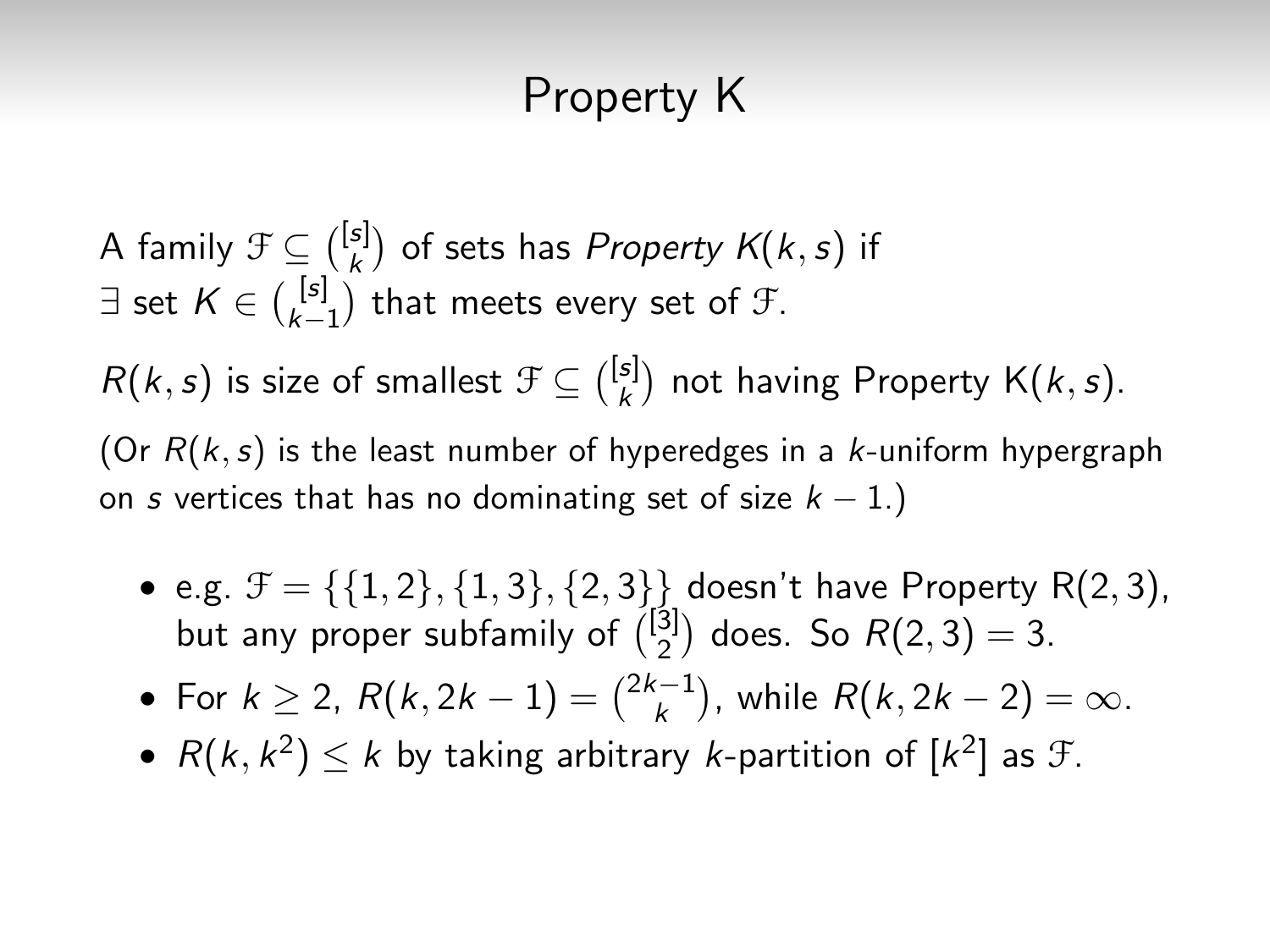#### Property K and bipartite graphs

Theorem (Bonamy & K.)

For  $2 \leq k \leq s$ , if G admits a bipartition  $V = V_1 \cup V_2$  with  $|V_1| < R(k, s)$ , then G is  $(k, s)$ -choosable.

 $\implies$  K<sub>R-1,(R-1)</sub>R-1 is (k, s)-choosable but not (R – 1)-choosable.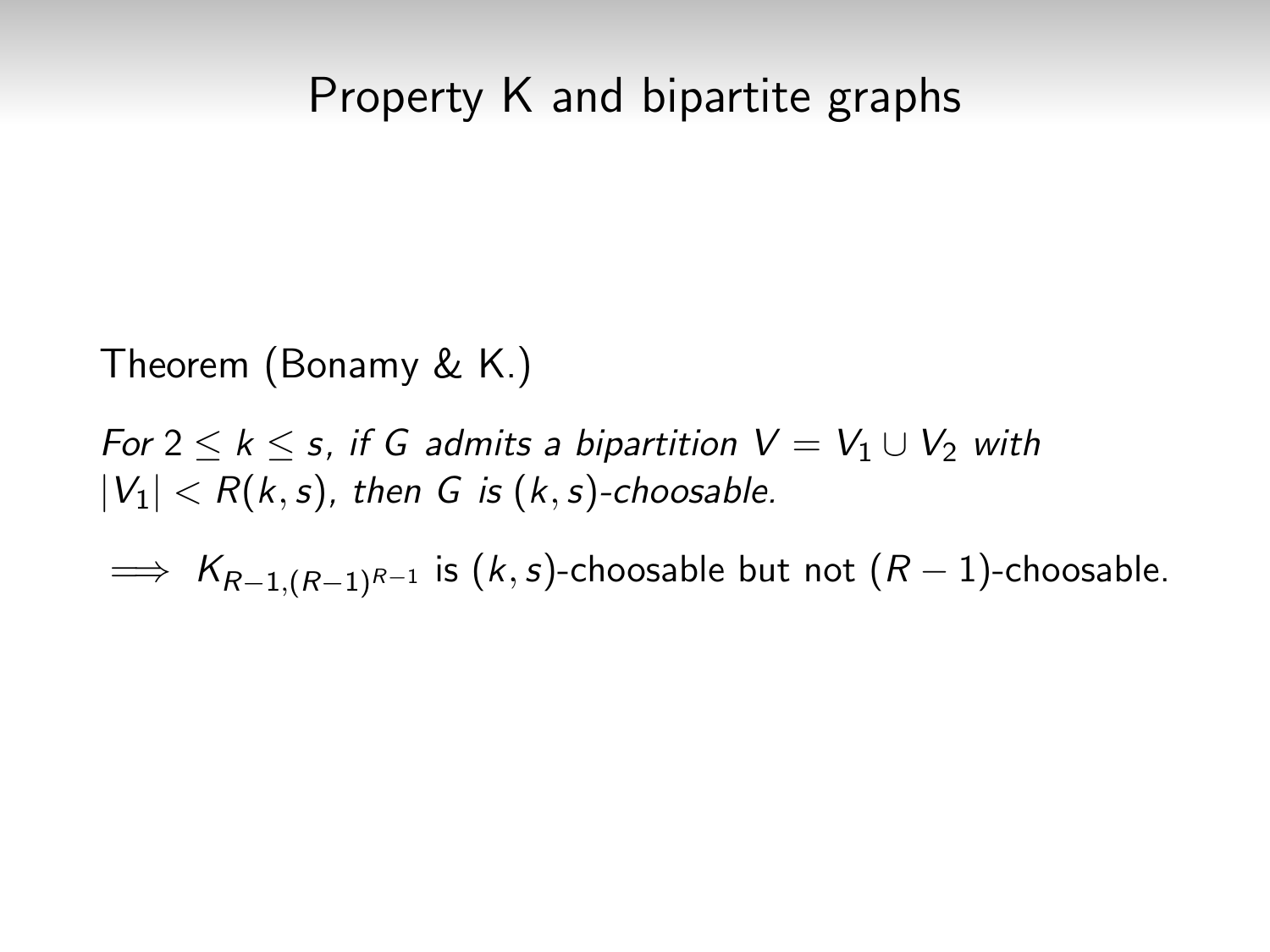### Property K and bipartite graphs

(Property K $(k, s)$ :  $\exists$  set  $K \in \binom{[s]}{k-1}$  that meets every set of  $\mathcal F$  $R(k, s)$  is size of smallest  $\mathcal{F} \subseteq {\binom{[s]}{k}}$  not having Property  $\mathsf{K}(k, s)$ .)

Theorem (Bonamy & K.)

For  $2 \le k \le s$ , if G admits a bipartition  $V = V_1 \cup V_2$  with  $|V_1|$  < R(k, s), then G is (k, s)-choosable.

Proof.

∀ (k, s)-list-assignment L, {L(v) :  $v \in V_1$ } has Property K(k, s).  $\exists \mathcal{K} \in \binom{[\mathsf{s}]}{\mathsf{k}_-}$  $\binom{[s]}{k-1}$  such that  $L(u) \cap K \neq \emptyset$  for all  $v_1 \in V_1$ . Since  $|K| = k - 1$ ,  $L(v) \setminus K \neq \emptyset$  for all  $v_2 \in V_2$ .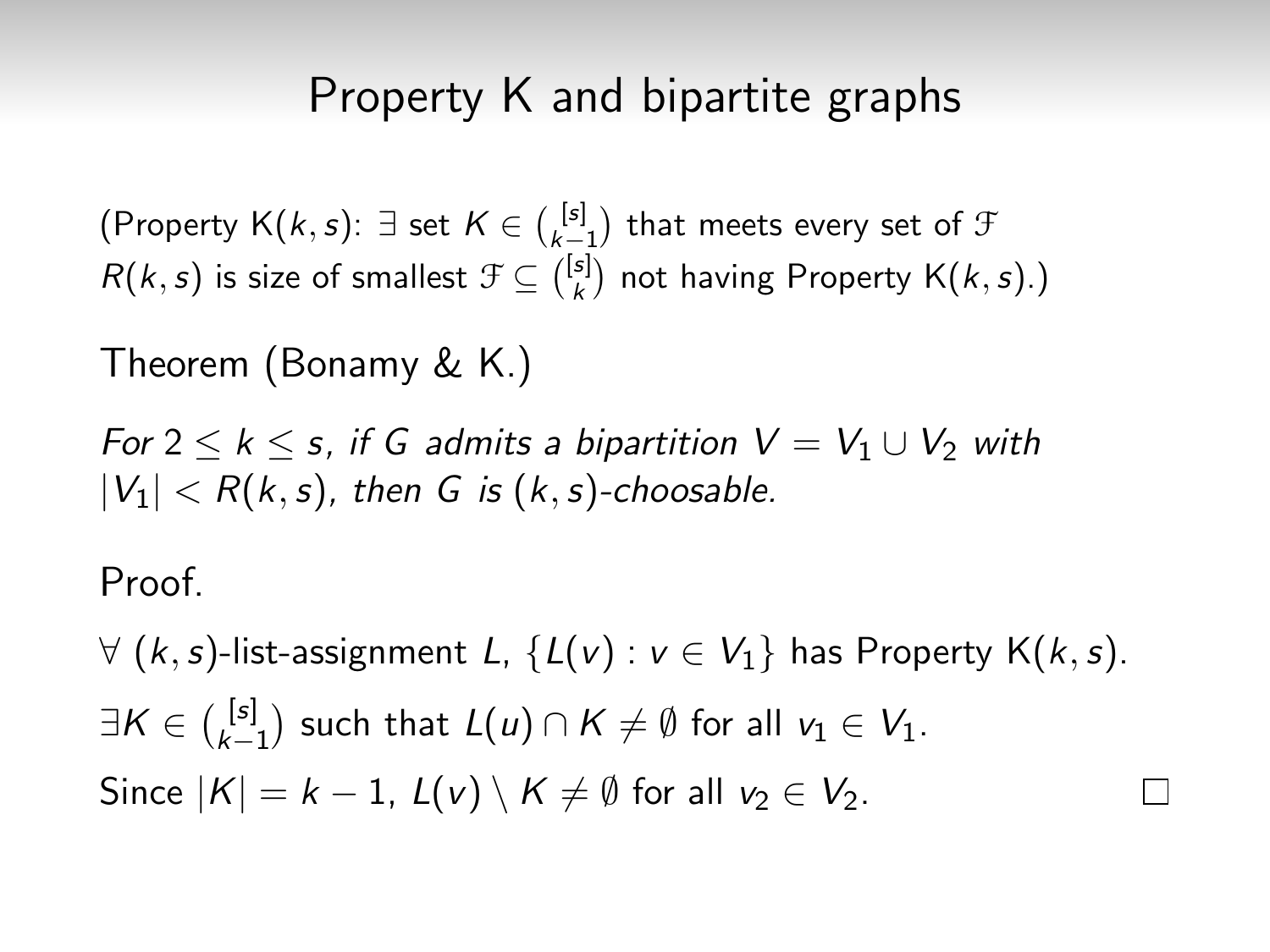# Bounds on R

Theorem (Bonamy & K.)  
\nFor 
$$
k \ge 2
$$
,  $s \ge 2k - 1$ ,  
\n
$$
\frac{s!(s - 2k + 1)!}{(s - k)!(s - k + 1)!} \le R(k, s)
$$
\n
$$
< \frac{s!(s - 2k + 1)!}{(s - k)!(s - k + 1)!} \ln \binom{s}{k - 1}.
$$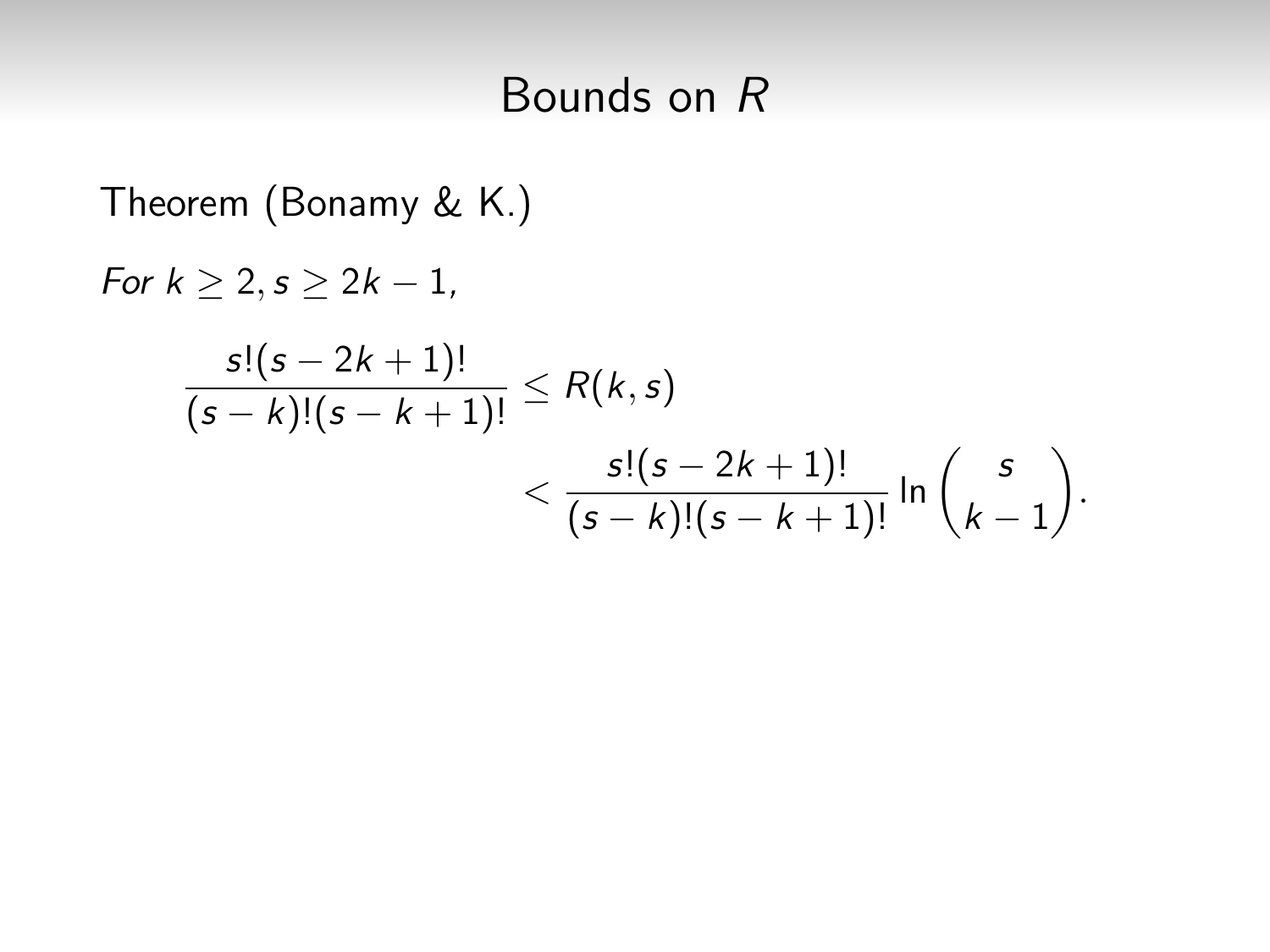### Bounds on R

Theorem (Bonamy & K.)

\n
$$
\text{For } k \geq 2, s \geq 2k - 1,
$$
\n
$$
\frac{s!(s - 2k + 1)!}{(s - k)!(s - k + 1)!} \leq R(k, s)
$$
\n
$$
\leq \frac{s!(s - 2k + 1)!}{(s - k)!(s - k + 1)!} \ln \binom{s}{k - 1}.
$$

Proof by probabilistic method.

Lower bound: fix  $\mathcal{F} \subseteq \binom{[s]}{k}$  $\binom{[s]}{k}$  then choose  $K \in \binom{s}{k-1}$  $\binom{s}{k-1}$  u.a.r. ... Upper bound: fix  $K \in {S \choose k-1}$  $\binom{s}{k-1}$  then choose  $\mathcal{F} \subseteq \binom{[s]}{k}$  $\binom{s}{k}$  u.a.r. ...

 $\Box$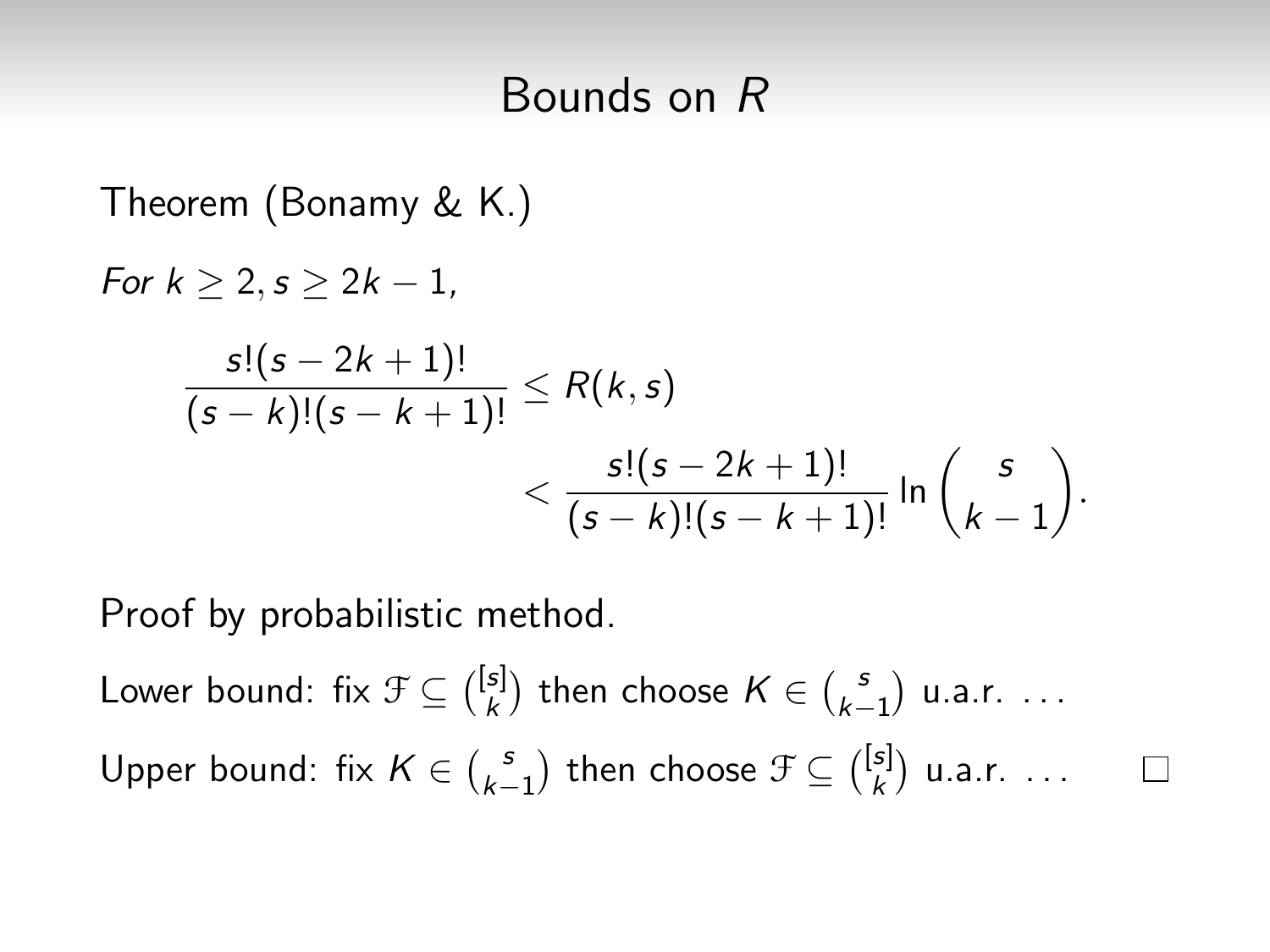### Bounds on R

Theorem (Bonamy & K.)

\n
$$
\text{For } k \geq 2, s \geq 2k - 1,
$$
\n
$$
\frac{s!(s - 2k + 1)!}{(s - k)!(s - k + 1)!} \leq R(k, s)
$$
\n
$$
\leq \frac{s!(s - 2k + 1)!}{(s - k)!(s - k + 1)!} \ln \binom{s}{k - 1}.
$$

Proof by probabilistic method.

Lower bound: fix  $\mathcal{F} \subseteq \binom{[s]}{k}$  $\binom{[s]}{k}$  then choose  $K \in \binom{s}{k-1}$  $\binom{s}{k-1}$  u.a.r. ... Upper bound: fix  $K \in {S \choose k-1}$  $\binom{s}{k-1}$  then choose  $\mathcal{F} \subseteq \binom{[s]}{k}$  $\binom{s}{k}$  u.a.r. ... Stirling's  $\implies R(k, s) > \exp((k-1)^2/s)$ 

 $\Box$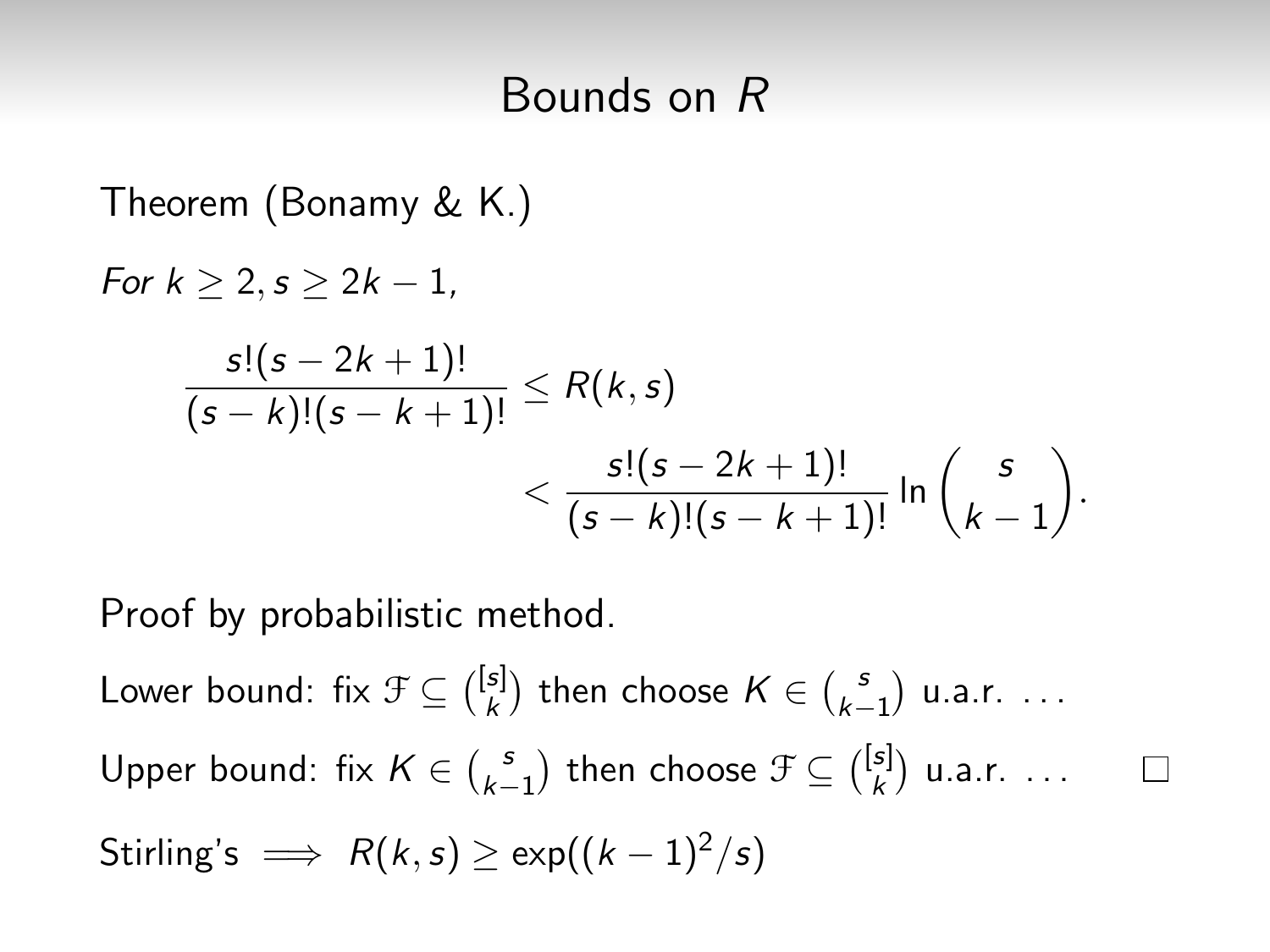### The second follow-up

Let f be an increasing positive integer function f. Does  $(k, s_{f(k)})$ -choosability imply  $f(k)$ -choosability for some large enough  $s_{f(k)} = s_{f(k)}(k)$ ?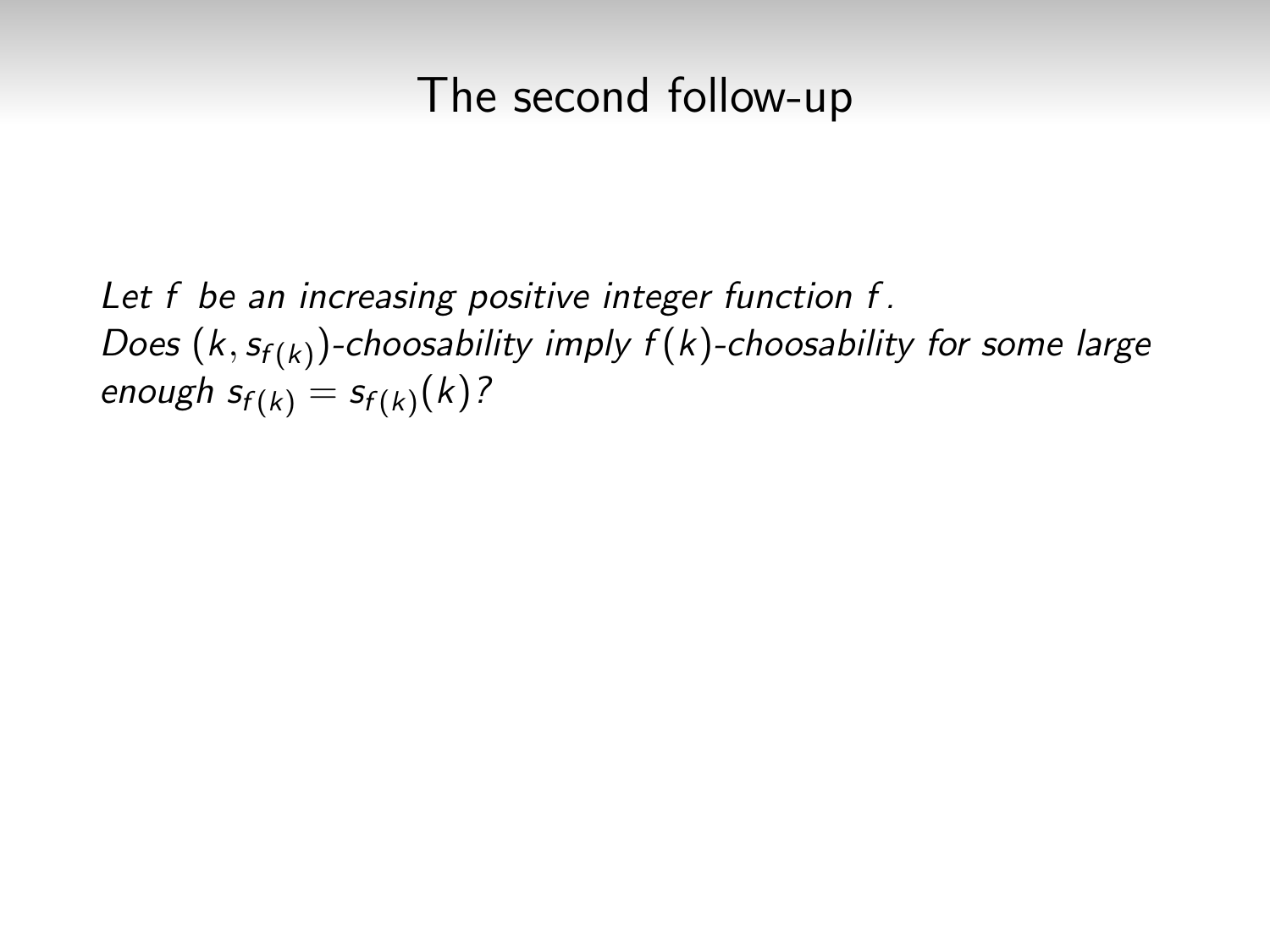### The second follow-up

- Let f be an increasing positive integer function f. Does  $(k, s_{f(k)})$ -choosability imply  $f(k)$ -choosability for some large enough  $s_{f(k)} = s_{f(k)}(k)$ ?
- $s_k$  does not exist except  $s_2(2) = 4$ .
- If G is  $(2, 3)$ -choosable, then it is 3-choosable:  $s_3(2) = 3$ .
- For any polynomial  $f(k)$ ,  $s_{f(k)} = \Omega\left(\frac{k^2}{\ln k}\right)$  $\frac{k^2}{\ln k}$ ) if it exists.
- $s_{4.01k}$  exists and  $s_{16.01k} = 2k 1$  for k large enough.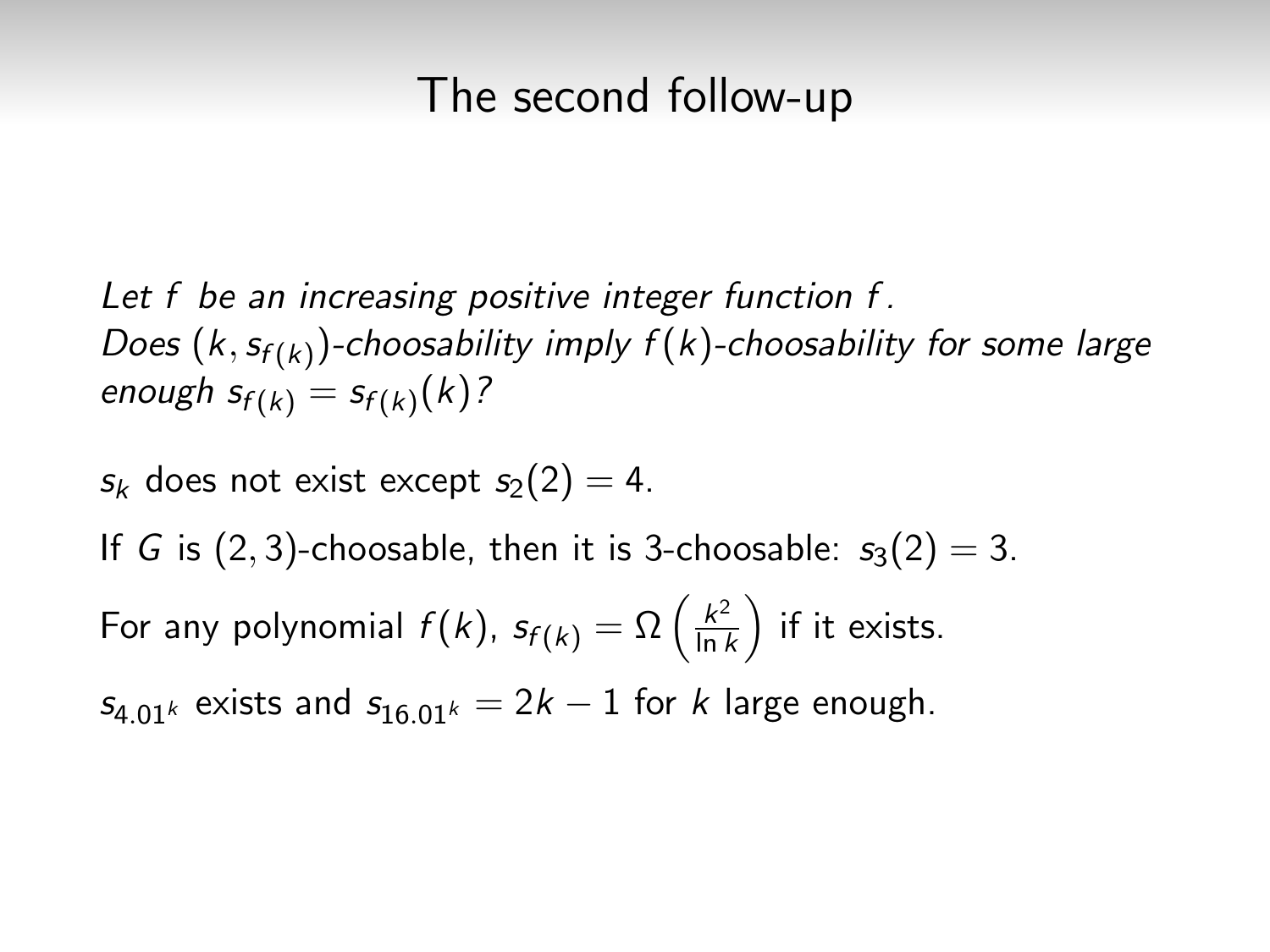### Further aspects

Every planar graph is  $(5, s)$ -choosable (Thomassen, 1994), but there is a non-(4, 5)-choosable one (Mirzakhani, 1996).

We view bounded palette as way to refine list colouring problems (which are often quite hard).